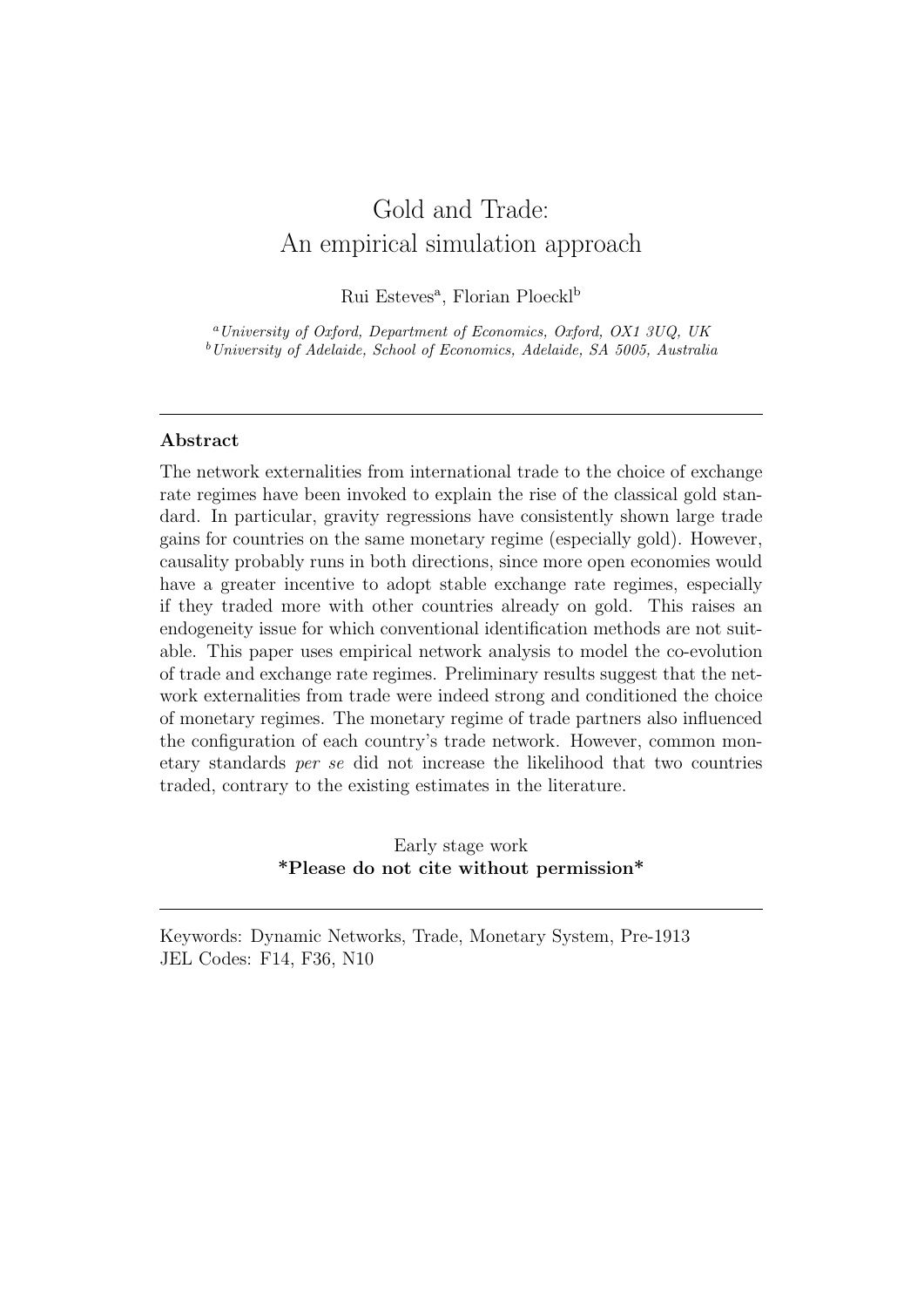# 1. Introduction

The global economy from the second half of the 19th century until World War I experienced two major trends in international trade and finance. The First Globalization led the fast growth of world trade, characterised by an expansion of the range of goods traded as well as the countries involved in the global system. Simultaneously, a gold peg became the monetary orthodoxy of the period, as many nations decided to adopt the gold standard. The link between these two developments has long been remarked and contemporaries were keenly aware of the advantages of adopting the monetary regime of their main trade partners. Because shared monetary regimes and enhanced trade relations are mutually reinforcing they create 'network externalities' which have been the object of intensive study in the literature on the late 19th century and our own wave of Globalization [\(Estevadeordal et al.,](#page-22-0) [2003;](#page-22-0) [Rose,](#page-25-0) [2000;](#page-25-0) [Rose & Glick,](#page-25-1) [2016\)](#page-25-1).

Several studies<sup>[1](#page-1-0)</sup> have shown how network effects swayed countries' decisions to adopt gold. However, the identification of causal relations in networks with traditional statistical methods is very hard, in the absence of natural experiments. This project introduces a new estimation method that allows to account for possible endogeneity in these settings.

We investigate the relationship between trade and monetary arrangements and address the endogeneity issue by employing a RSiena simulation approach [\(Steglich et al.,](#page-25-2) [2010\)](#page-25-2). This method, recently developed in the sociology literature to address questions of influence and selection, utilizes a Stochastic Actor Oriented Model to simulate the development of network structures and behavioural characteristics [\(Snijders et al.,](#page-25-3) [2010\)](#page-25-3). The method requires a basic network setup, which in our case is based on trade relationships, and explains the changes in actor behaviour as optimal reactions to the contemporary network structure and the behaviour of other actors. In this paper we retain as behavioural variable the choice of monetary system and, in particular, the decision to adopt a gold peg.

We apply this method to the late 19th century in order to investigate the the role of trade in the development of the international monetary system as well as the impact of the international convergence onto the gold standard on the trade system of the First Globalization. We focus on a set of 42 independent countries with the ability to set their own monetary and trade arrangements. The time range covers little over six decades, from the 1850s until the disruptions of World War I.

The next section introduces the historical setting of trade and monetary

<span id="page-1-0"></span><sup>&</sup>lt;sup>1</sup>In particular gravity studies like [Meissner](#page-24-0) [\(2005\)](#page-24-0)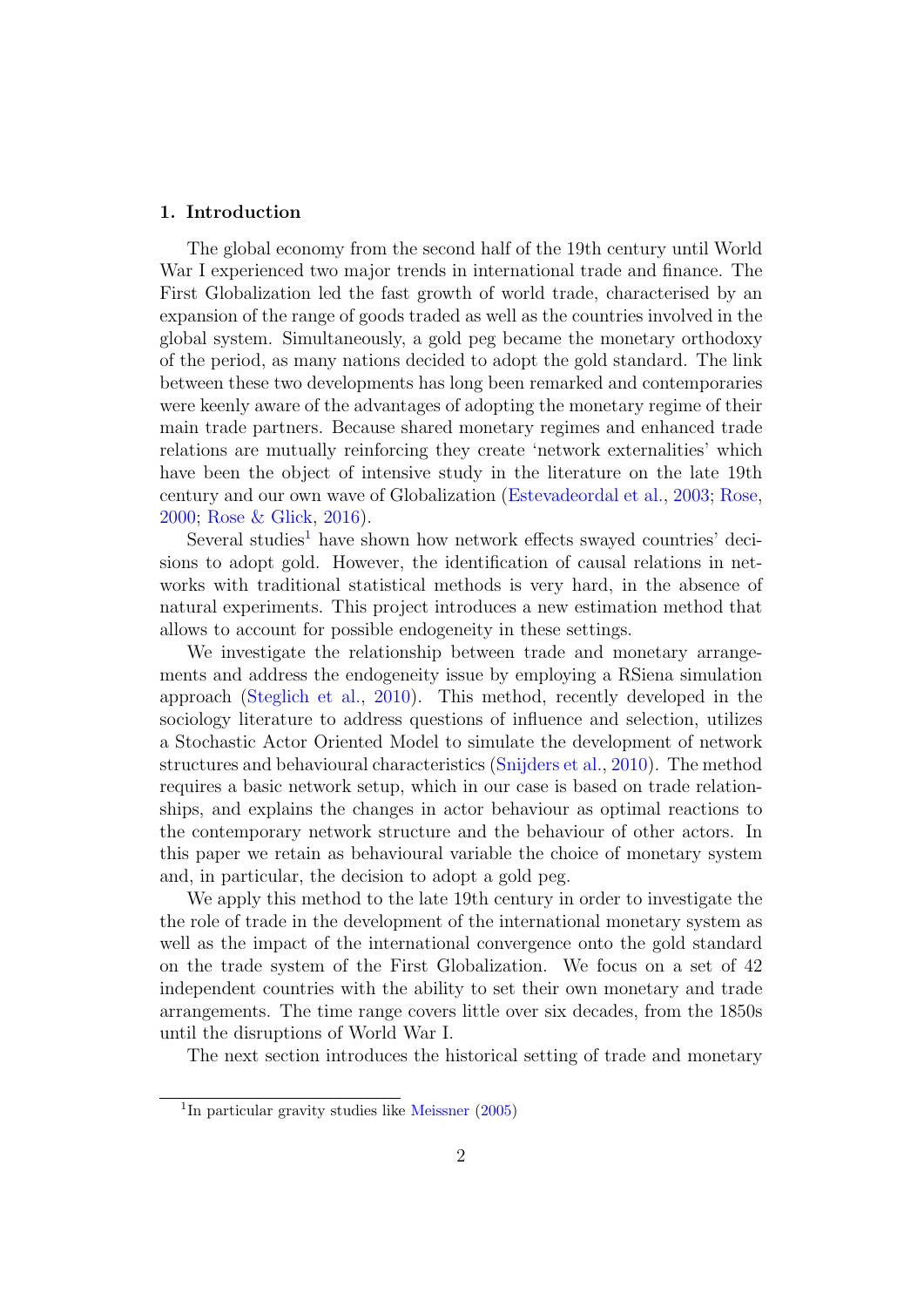arrangements between 1850 and 1913, as well as the literature on the subject. Section [3](#page-6-0) then describes the details of the method, and its application to the historical case occupies section [4.](#page-11-0) The preliminary results are presented and discussed in section [5](#page-17-0) and the paper ends with some intermediate conclusions and directions for future research.

# <span id="page-2-1"></span>2. Historical Setting

The literature on the rise of the classical gold standard during the 19th century can still be usefully summarised in the three categories identified by [Gallarotti](#page-23-0) [\(1995\)](#page-23-0), namely, structural, proximate and permissive forces. Structural forces encompassed long-term trends that favoured the adoption of gold, while proximate sources acted as catalysts in particular periods. Finally, permissive forces determined whether individual countries could act on the previous two by joining (or remaining on) gold. Among the structural forces one can include the trends toward industrialisation and economic growth, or the ideology of gold, which persisted into the interwar [\(Eichengreen & Temin,](#page-22-1) [2010;](#page-22-1) [Yeager,](#page-25-4) [1984\)](#page-25-4). These explanations are the prime ground for political economy models of monetary regimes, which explore the distributional consequences of the adoption of a stable exchange rate regime. In these accounts, the gold standard had to be imposed by a combination of stable money interests (importers, banking/finance, industrial) against coalitions of indebted farmers, landowners, silver miners and exporters [\(Broz,](#page-21-0) [1997;](#page-21-0) [Mitchener & Voth,](#page-24-1) [2011\)](#page-24-1). These conflicts were played inside each country, but also in the international arena of a series of monetary conferences convened in the second half of the 19th century to solve the 'monetary question' [\(Reti,](#page-24-2) [1998\)](#page-24-2).

In spite of these underlying structural forces and the efforts of international conferences to standardise the monetary regime, countries mostly joined gold in their own time (or not at all).[2](#page-2-0) Moreover, the pattern of monetary regimes reproduced in Figure [1](#page-28-0) reveals a number of clustered conversions to gold. The most famous is the so-called 'scramble for gold' of the early 1870s, when a number of European nations rushed to join once France and Germany had done so. Over the remaining decades a number of emerging nations also adopted gold, which became the predominant monetary regime by the early 20th century.

<span id="page-2-0"></span><sup>&</sup>lt;sup>2</sup>In the absence of a agreement binding all countries to the same standard, some groups of nations formed common currency areas, the most successful being the Latin Monetary Union of 1865 and the Scandinavian Monetary Union of 1873.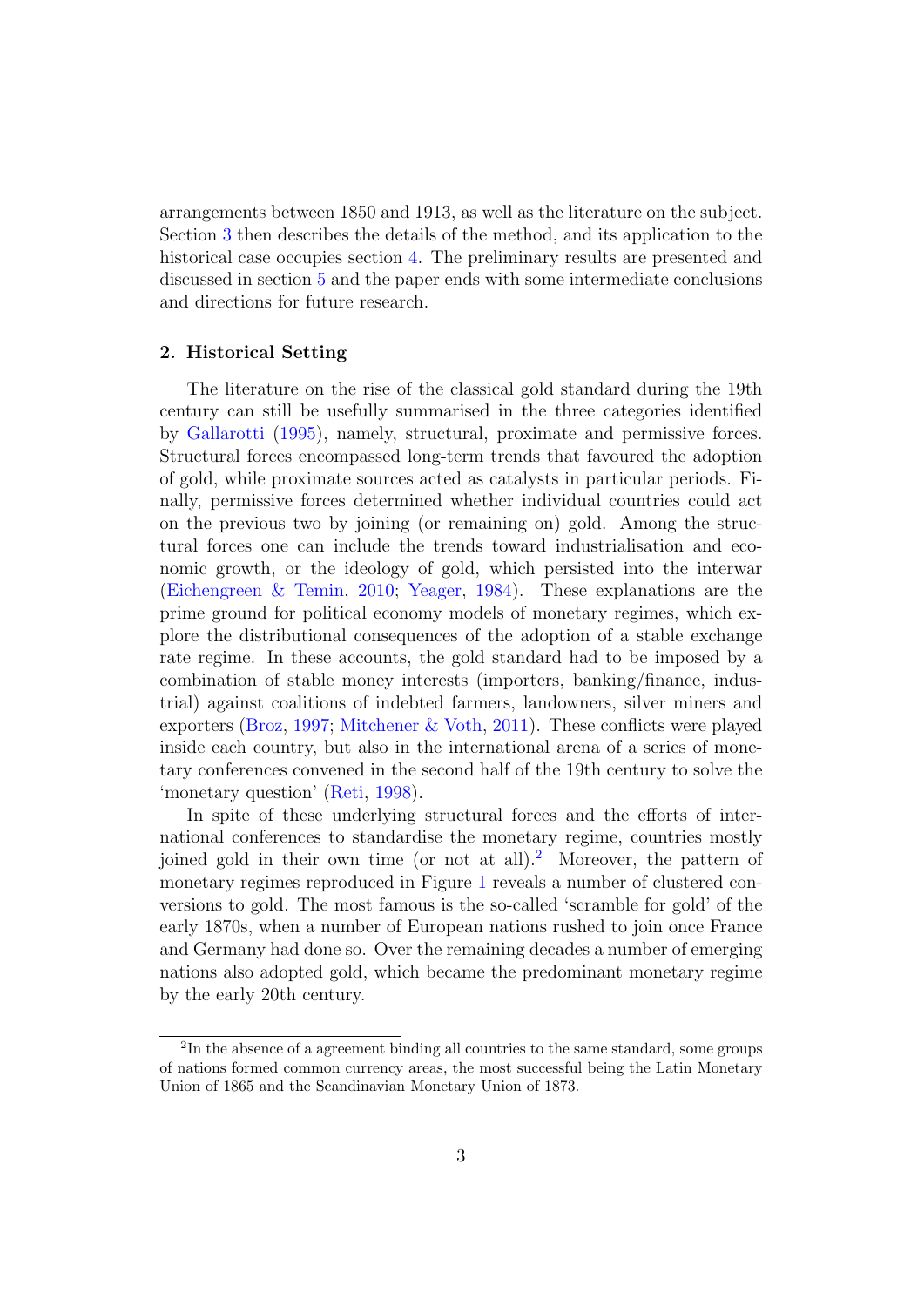Among the proximate sources that aim to explain this staggered rhythm of adoption are the Franco-Prussian war and the defensive monetary strategy of France against the announced conversion of the new German Empire to gold [\(Flandreau,](#page-22-2) [1996\)](#page-22-2), the demonetisation of silver by the US in 1873 [\(Friedman,](#page-23-1) [1990\)](#page-23-1) and the rise in world silver production in the 1860s concomitant with a reduction in demand from Asia, one of its traditional markets [\(Flandreau,](#page-22-3) [2004\)](#page-22-3).

The logic of network externalities is one of increasing returns. The larger the number of countries on gold and the more central they were to the trade and finance networks, the greater the gains to other nations from joining. The central role of France and Germany in the European trade and finance networks means that the scale of the move in 1873 is not entirely apparent from Figure [1,](#page-28-0) which only counts countries and abstracts from their size or importance. Most authors effectively date the start of the international gold standard from 1873, once the European core of nations had joined. Contemporaries were well aware of these externalities. For instance, the Swiss representative to the monetary conference of 1867 duly stated that although Switzerland itself preferred an international regime based on gold, its decision was conditioned by the preference of France, then still a bimetallic nation.[3](#page-3-0) Broch, the Norwegian representative, equally stated that as 'the trade of the United Kingdoms [Sweden-Norway] was mainly done with Germany, especially through Hamburg, their joining a monetary union would be necessarily subordinated to a previous accession by the North of Germany.'[4](#page-3-1)

# Figure [1](#page-28-0) here.

In these statements we can see the logic of the trade gains from exchange rate stability invoked today about monetary unions [\(Rose & Glick,](#page-25-1) [2016\)](#page-25-1). Indeed, the evidence about exchange rate volatility appears to confirm this association. Figure [2](#page-28-1) represents a proxy for exchange rate stability: the coefficient of variation of monthly exchange rates against the central gold currency (sterling). We separated currencies by their regime and represent in the figure the median coefficient of variation by regime. This exercise has a couple of obvious biases with contradictory effects. First, by taking sterling as the *numéraire* it ignores that countries mostly trading outside the gold bloc could still attain exchange rate stability if sharing the same monetary regimes of their trading partners. Nevertheless, it reveals a clear hierarchy in terms of stability of the four monetary regimes. Interestingly, gold gains

<span id="page-3-0"></span><sup>3</sup> [International Monetary Conference](#page-23-2) [\(1867\)](#page-23-2), p. 44.

<span id="page-3-1"></span><sup>4</sup> [International Monetary Conference](#page-23-2) [\(1867\)](#page-23-2), p. 22.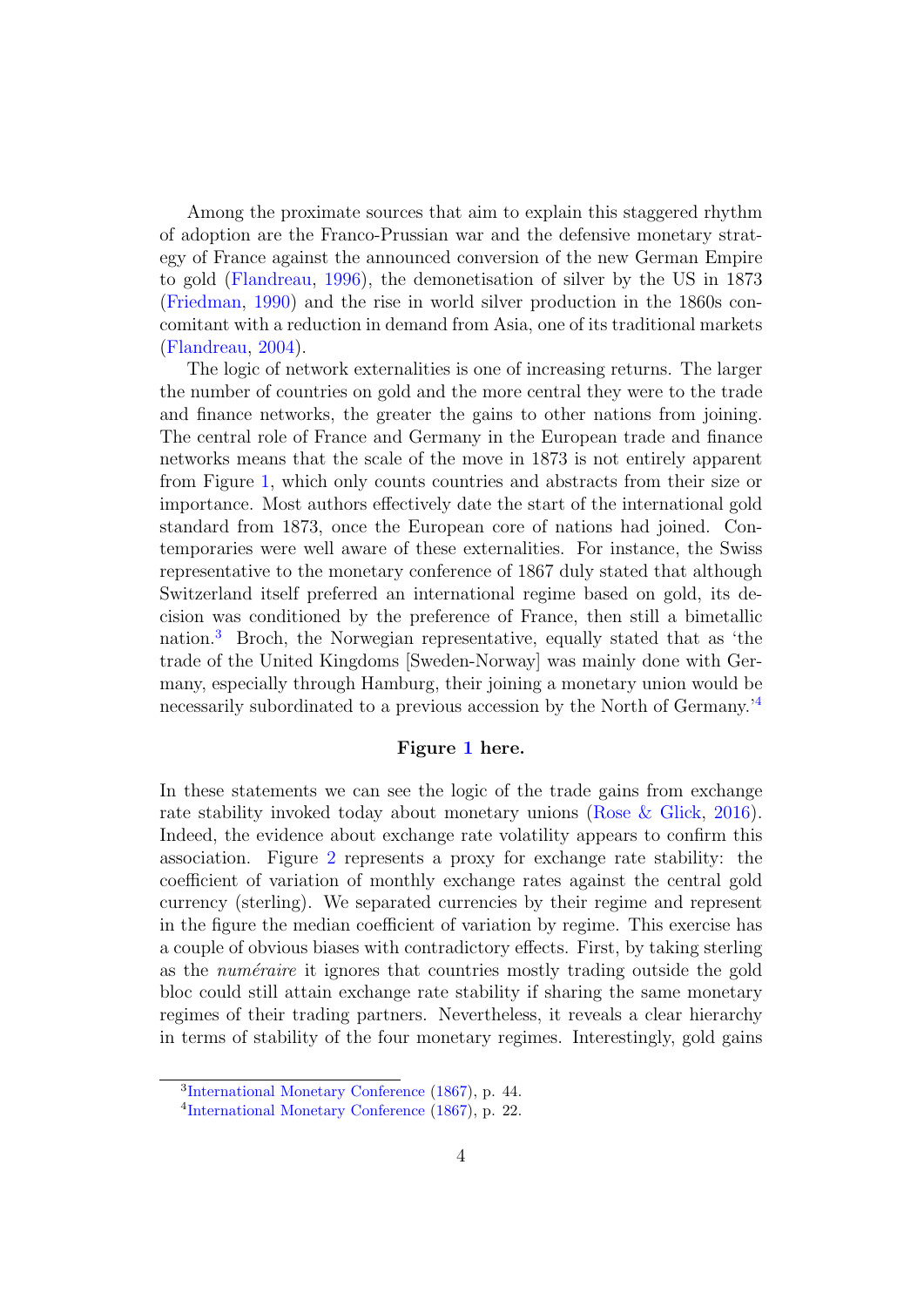ground against silver and bimetallic standards only after the scramble of the 1870s. The decreasing number of countries outside gold after that decade paid a clear price in terms of exchange rate uncertainty when trading with nations on gold. The volatility of paper regimes remains essentially unaltered throughout the period.<sup>[5](#page-4-0)</sup> However, the volatility of silver currencies increases significantly since the early 1870s. In particular, the three spikes in 1890, 1893 and 1897 coincide with large changes in the market price of silver relative to gold. The second problem with Figure [2](#page-28-1) is that it underestimates the underlying volatility of the different currency regimes due to the self-selection of countries into monetary regimes. Some of the countries that chose to remain outside gold were able to maintain relative stability through other means e.g. central bank intervention in the FX market, as in the cases of Austria-Hungary or Italy that remained on paper standards for substantial periods [\(Jobst,](#page-23-3) [2009;](#page-23-3) [Tattara,](#page-25-5) [1999\)](#page-25-5). This is even more obvious in the case of bimetallic regimes, which were abandoned by almost all countries by the turn of the century, with the exception of Venezuela and Bulgaria. Bulgaria was the last country to formally maintain this standard but despite that was able to retain a remarkable stability against foreign gold currencies thanks to a combination of good luck (positive trade balances) and domestic monetary measures [\(Dimitrova & Ivanov,](#page-22-4) [2014\)](#page-22-4).

## Figure [2](#page-28-1) here.

The empirical literature on the gold standard has sought to quantify the magnitude of the network effects of trade and gold pegs. The effect of sharing the same currency arrangements on trade between dyads has been measured in the context of gravity models. Both López-Córdova  $\&$  Meissner [\(2003\)](#page-23-4) and [Flandreau & Maurel](#page-23-5) [\(2005\)](#page-23-5) find that countries on gold traded by at least 30% more with each other than with nations not on gold. There is however also evidence of reverse causality, as countries that traded extensively with other countries on gold adopted the golden peg sooner [\(Meissner,](#page-24-0) [2005\)](#page-24-0). Trade links were far from the only 'permissive' condition for countries to join gold, but this raises an endogeneity problem, which is only imperfectly addressed by the use of the exogenous (gravity-driven) component of trade. [Meissner](#page-24-0) [\(2005\)](#page-24-0) also shows that the resilience of domestic financial systems was crucial to allow countries to peg to gold, whilst an excessive burden of debt delayed the adoption of this regime.<sup>[6](#page-4-1)</sup>

<span id="page-4-0"></span><sup>5</sup>With the exception of an inflationary bout in 1898 concentrated in Portugal, Brazil and Spain.

<span id="page-4-1"></span><sup>6</sup>An earlier literature also tried to establish a link between gold adoption and lower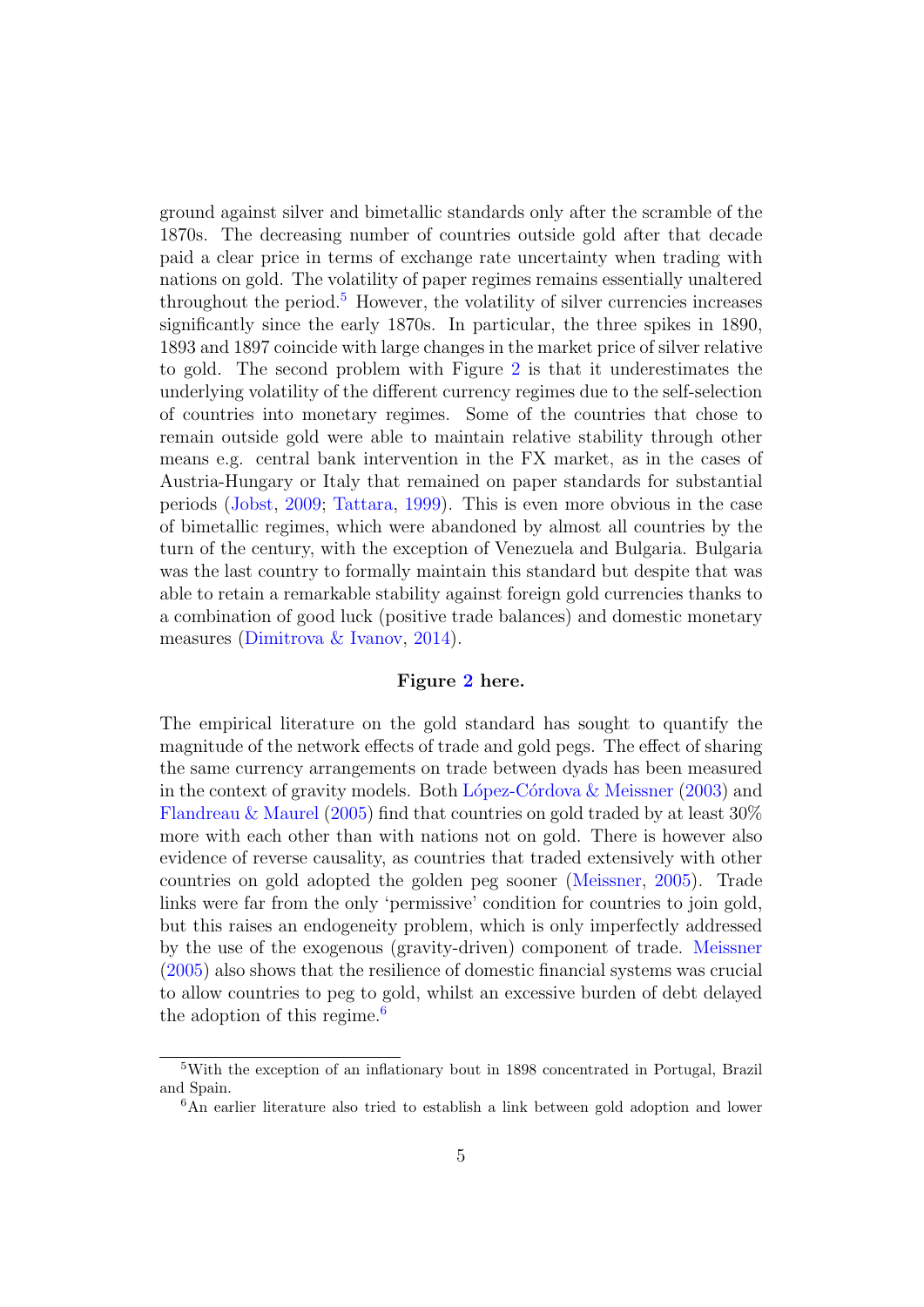The expected trade gains are not the only potential source of endogeneity. Another strand of the literature has focused on the stability properties of the bimetallic regime, which had been favoured by the main trading nations (with the exception of the UK) until the 1870s [\(Flandreau,](#page-22-3) [2004\)](#page-22-3). This line of inquiry tends to show, based on GE models, that the bimetallic regime, contrary to the intuition from Gresham's law, was perfectly able to maintain a stable relation between the market prices of gold and silver and, more importantly, deliver domestic price stability as well [\(Flandreau,](#page-22-2) [1996;](#page-22-2) [Velde](#page-25-6) [& Weber,](#page-25-6) [2000\)](#page-25-6). Notwithstanding, the same models show that the demonetisation of silver by three of the largest economies in the 1870s (France, Germany and the US) made the system unstable and accelerated the scramble for gold by other nations which could not afford the monetary instability from holding on to silver [\(Meissner,](#page-24-3) [2015;](#page-24-3) [Morys,](#page-24-4) [2015\)](#page-24-4).[7](#page-5-0)

The conclusion that we can retain from this review is that, in the absence of natural experiments, identification is hard to argue. [Mitchener & Voth](#page-24-1) [\(2011\)](#page-24-1) focus on the trade relations of Asian colonies precisely because they had no choice but to adopt the monetary regime imposed by their European colonisers. Consequently, the choice of exchange rate regime for colonies should reflect less the expectation of the gains from joining a common currency regime. This comes as close to a natural experiment as has been found in this literature and the authors still find a large positive trade effect for colonies that changed to gold prior to World War I.

Apart from the 'large country' status, there are two further threats to identification of causal relations in networks with traditional statistical methods. The first is the already mentioned clustering of the timings when countries joined the peg. As the majority of nations in the European core joined during a relatively short interval in the 1870s, it is not clear whether the identification in the existing regressions comes from a timing effect (e.g. a common shock) or from the fact that other nations were close, in economic terms, to these core countries (the network externalities). Figure [3](#page-29-0) illustrates the problem by plotting the spatial autocorrelation measure devised

spreads on international borrowing [\(Bordo & Rockoff,](#page-21-1) [1996\)](#page-21-1). Even though this direct link has been severely qualified since [\(Mitchener & Weidenmier,](#page-24-5) [2015\)](#page-24-5), financial openness and the choice of exchange rate regimes were certainly connected, albeit in a more nuanced way. [Bordo & Flandreau](#page-21-2) [\(2003\)](#page-21-2) explain how only financially mature nations were able to borrow in foreign currencies and retain a credible peg to gold. Financially 'immature' countries were torn between the dangers of 'original sin' and the the 'fear of floating' [\(Hausman et al.,](#page-23-6) [2001;](#page-23-6) [Calvo & Reinhart,](#page-22-5) [2002\)](#page-22-5).

<span id="page-5-0"></span><sup>7</sup>However, [Fernholz et al.](#page-22-6) [\(2014\)](#page-22-6) develop a DSGE model of the global economy, which when calibrated to 19th century conditions, implies that silver only stopped working as a global price anchor in the 1890s.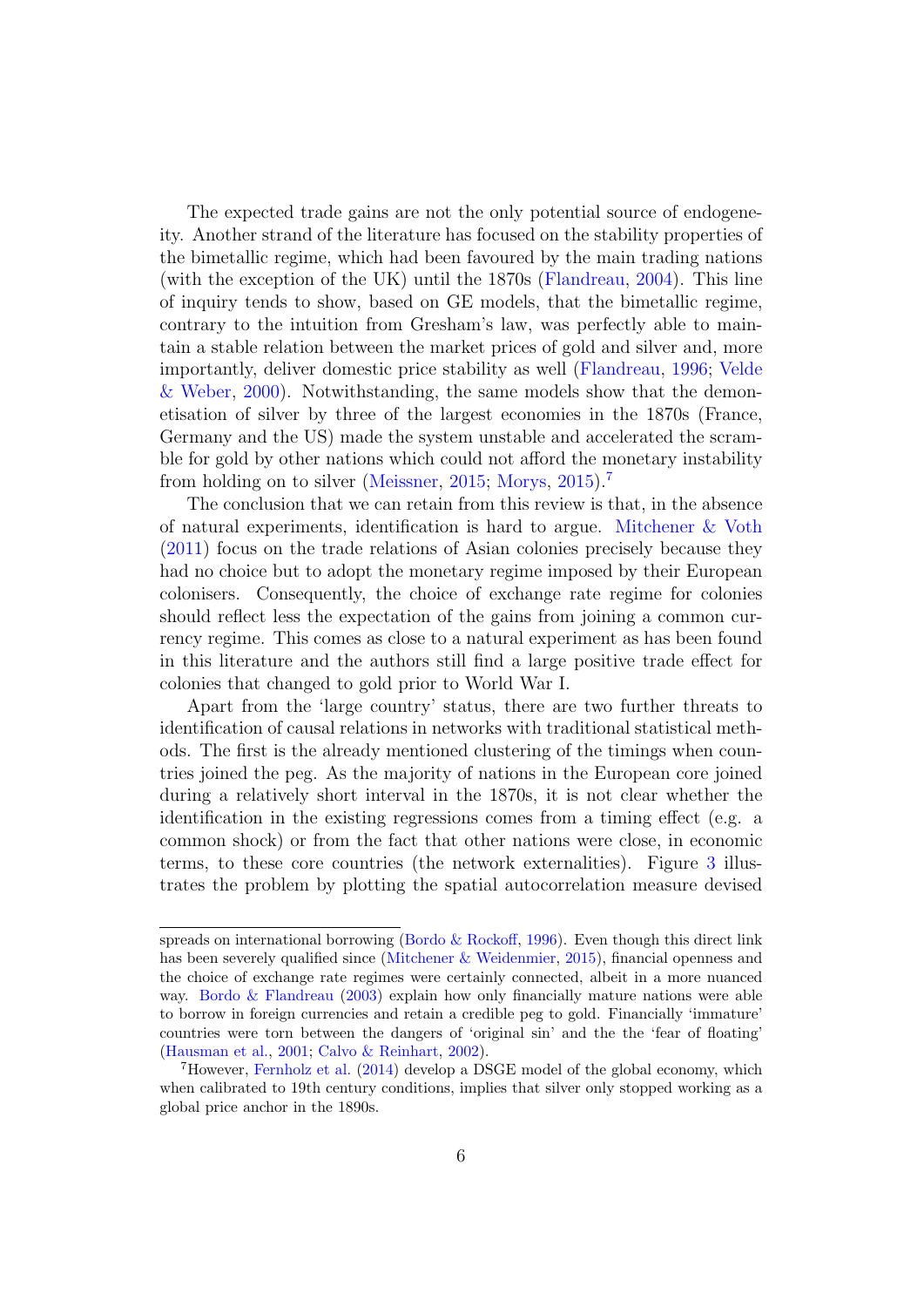by [Moran](#page-24-6) [\(1948\)](#page-24-6) and applied to the exchange rate regimes in our sample of nations.[8](#page-6-1)

# Figure [3](#page-29-0) here.

In correspondence with Figure [1,](#page-28-0) Moran's I starts significantly positive in the 1860s, which illustrates how the strength of network externalities prevented major changes in exchange rate regimes in this period, notwithstanding the perceived 'monetary question' and the successive international conferences gathered to solve it. The coefficient becomes insignificant in the later half of the 1860s and jumps to positive and significant values in the 1870s, during the so-called 'scramble for gold.' This measure of spatial autocorrelation reverts back to insignificant values in the 1880s/ early 1890s and jumps again to positive territory in the turn of the century.[9](#page-6-2)

The final threat to identification comes from the very structure of the network of nations engaged in international exchanges through trade and finance. In a network, the probability of a country establishing a link with another nation clearly depends on the existence of ties between other countries. A practical example in this context is the inclusion of the Most Favoured Nation (MFN) clause in some of the treaties, which directly conditioned trade agreements and related trade relationships on the agreements the involved countries had with third parties. This then implies that the assumption of independently drawn country dyads must be violated, as the probability of a tie change is endogenous to the the current structure of the whole network. It is to try and address this issue that we turn to the methods of empirical network analysis, described in the next section.

# <span id="page-6-0"></span>3. Method

The SIENA, Simulation Investigation for Empirical Network Analysis, methodology has been recently developed by [Steglich et al.](#page-25-2) [\(2010\)](#page-25-2) to address situations of endogeneity involving network structures between actors. The main idea is to simulate the co-evolution of network and behaviour over time and use this to conduct statistical analysis of repeated observations of networks according to the Stochastic Actor-oriented Model.[10](#page-6-3)

<span id="page-6-1"></span><sup>8</sup>Note that, to be consistent with our estimated model, we define contiguity by the network of trade relations, rather than by geographic distance.

<span id="page-6-2"></span><sup>9</sup>The coefficient is bounded between -1 (perfect negative spatial autocorrelation) and +1 (perfect positive spatial autocorrelation). The dashed lines in Figure [3](#page-29-0) represent the confidence interval of the coefficient.

<span id="page-6-3"></span><sup>&</sup>lt;sup>10</sup>The description in this section is closely based on the exposition in [Manger & Pickup](#page-23-7) [\(2016\)](#page-23-7) as well as in the underlying works of [Steglich et al.](#page-25-2) [\(2010\)](#page-25-2) and [Snijders et al.](#page-25-3) [\(2010\)](#page-25-3).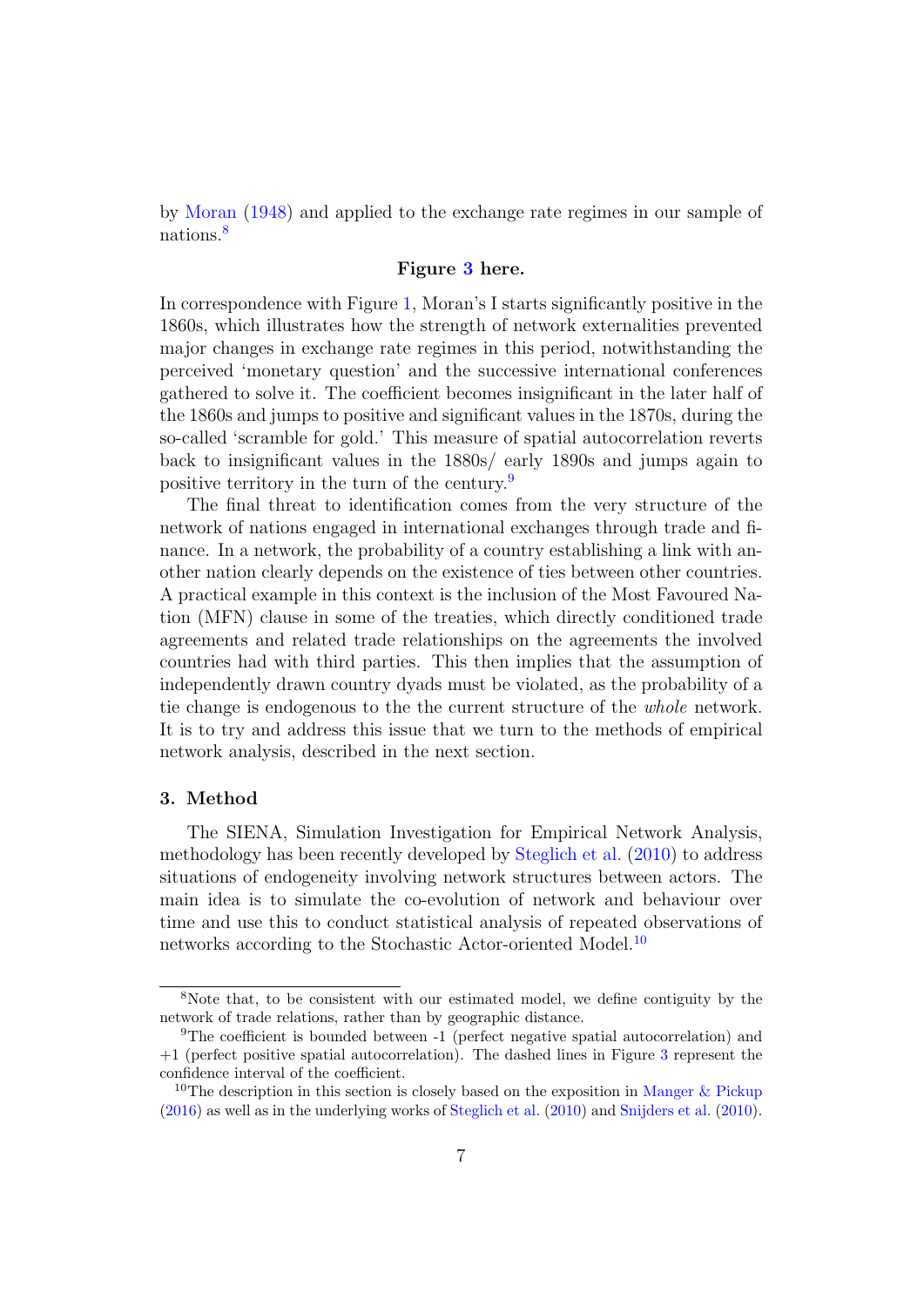We estimate the model with a routine written for R, RSiena, which uses a method-of-moments procedure operationalized through repeated computer simulation to perform estimation. The basic starting point is to incorporate a wide range of mechanisms into the formation and development of the network structure to identify their respective effects onto tie formation and dissolution. This is expanded by incorporating behaviour changes, i.e. specific actor characteristics, to the set-up which adds a potential mutual dependence between ties and behaviour. To address this endogeneity problem the approach shifts the conceptual model from treating the observations over time as a series of discrete choices to a continuous process whose state is observed at specific time points. The network and each actor's behaviour are therefore taken as evolving continuously over each time period, and their simultaneous modelling allows to account for mutual dependencies and multiple changes between the points in time at which the states of the network and the behaviour are observed. An important restriction of this method, at the moment, is that it can only deal with count ordered variables for behaviour and binary definitions of the network. So long as the behaviour under investigation can be ranked, the first issue is not a great limitation. In our case, we will work with a ranked definition of exchange rate stability to define behaviour as the choice of exchange rate regime (see Figure [2\)](#page-28-1). The definition of the binary trade links will be more restrictive, as discussed below in section [4.](#page-11-0)

Structurally, the modelling of mechanisms includes actor, dyadic and network structure effects. The first are based on particular characteristics of the actors, e.g. GDP in the context of countries as actors, which makes them equivalent to regular explanatory variables in a standard regression set-up. Dyadic effects are based on characteristics and covariates of pairs of actors. These can be direct tie variables, for example distance between two countries, or interacted actor variables, as the ratio of two countries' GDP. These links between actors can be ordered and directed, consequently allowing these dyadic effects to be potentially asymmetric. Finally, network structure covariates state the structural position of each actor within the network, for example the number of countries one is linked to.

Changes in the network as well as the behavioural status of individual actors are modelled as the outcome of a two-step process comprising two sub-processes; the first process governs when the possibility to change the network or behaviour arises for an actor, while the second then determines whether an actual change happens, once the opportunity arises. The first is governed by a rate function while the second is determined by an objective function. The rate function is similar to a hazard rate function in a survival analysis set-up and determines the probability that the actor can make a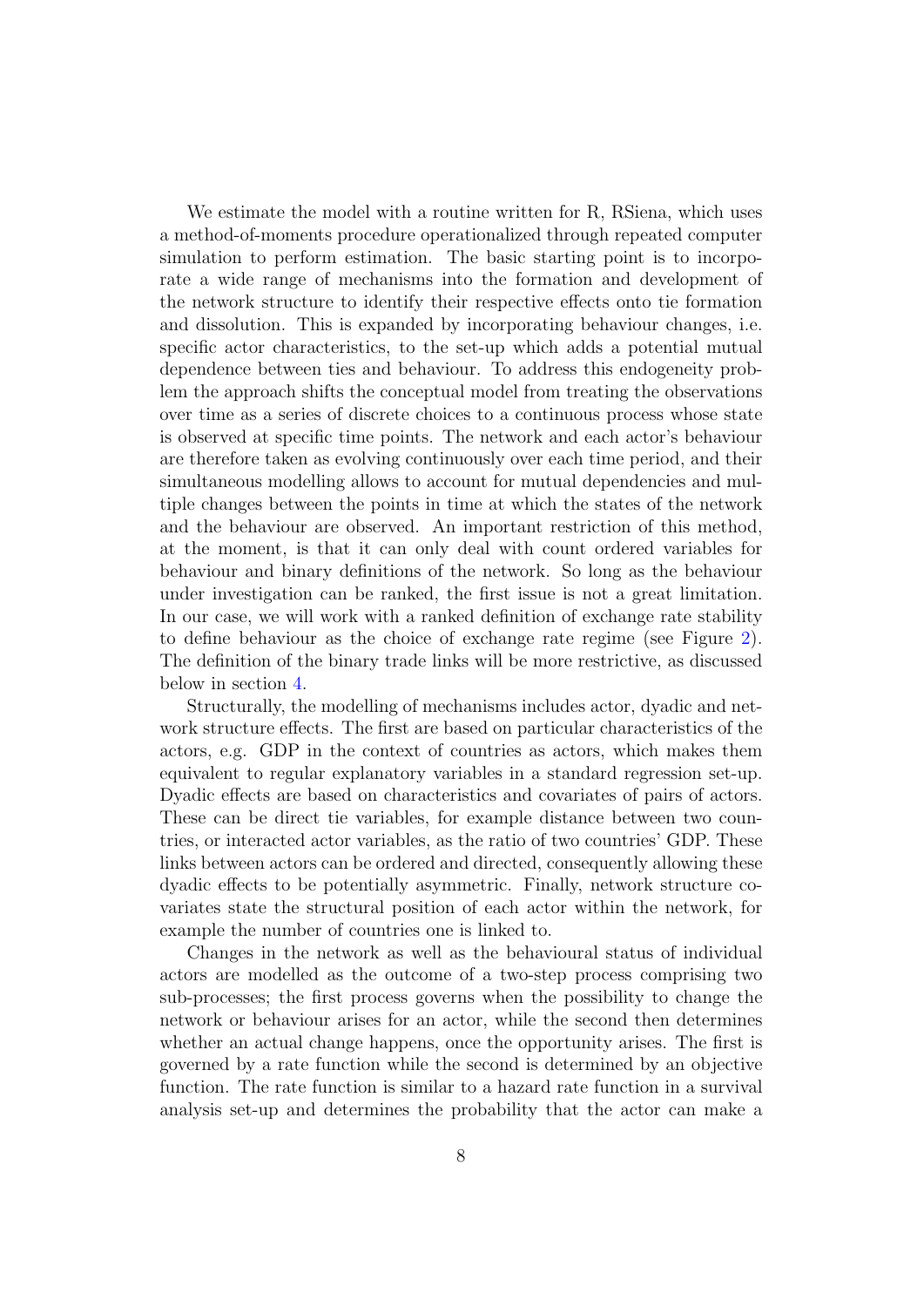change at any given point in time. Once the possibility of a change arises the objective function determines whether a change increases the utility of the actor and will consequently be implemented. There are separate rate functions for network and behaviour, which are assumed independent from each other, such that the opportunity to change a behaviour will never arise at exactly the same moment as the opportunity to change the network.

Formally, the rate functions, which determine the waiting times until the next opportunity for change, are modelled by an exponential process with the following density function:

$$
g_i(t) = \lambda e^{-\lambda t}, t > 0 \tag{1}
$$

where  $\lambda = \sum_i (\lambda_i^Z + \lambda_i^X)$  with  $\lambda_i^Z$  and  $\lambda_i^X$  as actor-specific (and possibly period-specific) parameters for the behaviour rate and network rate functions, respectively. This formulation implies that the probability that the next possible change actor *i* can make is a behavioural one is  $\lambda_i^Z/\lambda$ , and for a tie change  $\lambda_i^X/\lambda$ .

Once an actor gets an opportunity to make a change, the respective objective function determines which change (if any) maximizes the utility of the actor.<sup>[11](#page-8-0)</sup> Starting from the current network structure, the actor has three possible actions with respect to each other actor in the network: initiate a new tie, dissolve an existing tie or retain the existing network without making a change. If there are n actors this then implies n possible actions consisting of changes in  $(n - 1)$  ties to other actors plus the retention of the existing structure. Formally, the network objective function, which includes the mechanisms modelled with network structure, actor and dyadic covariates, is given by:

$$
f_i^X(\beta, \mathbf{x}, \mathbf{z}) = \sum_{k=1}^{m_1} \beta_k^X \mathbf{s}_{ik}^X(\mathbf{x}, \mathbf{z})
$$
 (2)

Following generalized linear statistical models, this function is assumed to be a linear combination of a set of *effects*,  $s_{ik}^X(\mathbf{x}, \mathbf{z})$ , which are functions defined on the state of the network and behavioural variables. Particular examples will be discussed in a later section. Statistical parameters  $\beta_k$  represent the importance of the respective effects so  $f_i^X(\beta, \mathbf{x}, \mathbf{z})$  is the value of the objective function for actor  $i$  depending on the states  $x$  of the network and  $z$  of the behavioural variables.

Similarly to a multinomial logistic regression, this allows to calculate the probability of any single tie change shifting the network status from  $x$  to  $x'$ .

<span id="page-8-0"></span><sup>&</sup>lt;sup>11</sup>Consequently, the objective function in each case takes the state of the network or the behavioural values as given.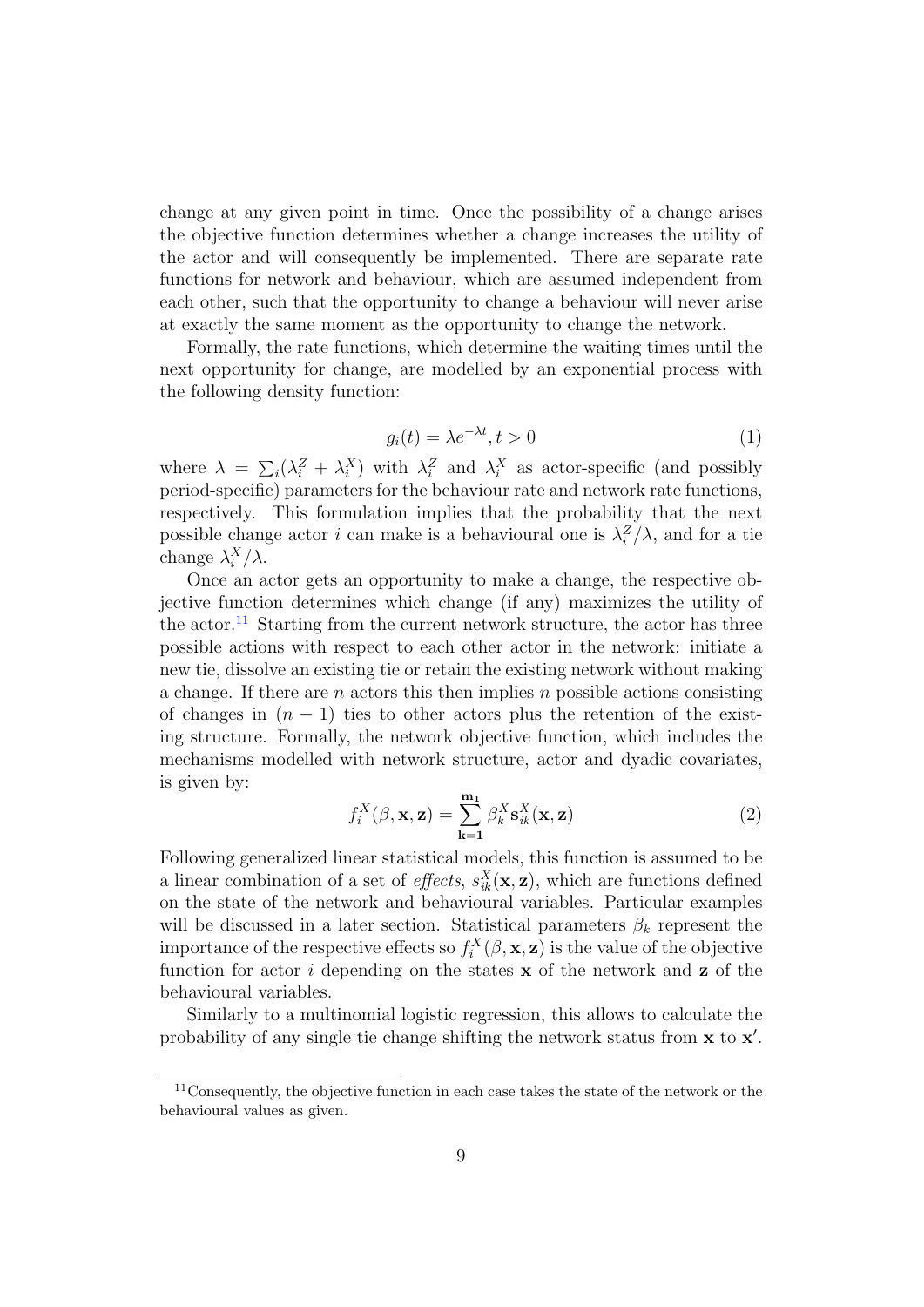Given the parameters of the objective functions this probability is:  $12$ 

$$
P(x) = \frac{\exp(f_i^X(\beta, \mathbf{x}', \mathbf{z})}{\sum_{x' \in C} \exp(f_i^X(\beta, \mathbf{x}', \mathbf{z})}
$$
(3)

In the case of a potential change in behaviour, the actor has three choices, namely increase, decrease or retain the value. As the behavioural variable is required to be discrete, the potential increase or decrease is limited to exactly one step up or down. This restriction to a single step change is similar to the restriction to a single tie change in the case of the network structure. Furthermore, the behaviour objective function is also similar in structure to its network counterpart:

$$
f_i^Z(\beta, \mathbf{x}, \mathbf{z}) = \sum_{k=1}^{m_2} \beta_k^Z \mathbf{s}_{ik}^Z(\mathbf{x}, \mathbf{z})
$$
(4)

Indeed, it is possible that the  $s_{ik}^Z$  are the same as those in the network objective function, but this implies that the same effects and covariates drive the change in network ties and behaviour values. This is clearly not a reasonable assumption, so the two sets of effects will normally differ between the objective functions. Although the included effects differ, the probability for a particular change is formulated in the same way:

$$
P(z) = \frac{\exp(f_i^Z(\beta, \mathbf{x}, \mathbf{z}')}{\sum_{z' \in C} \exp(f_i^Z(\beta, \mathbf{x}, \mathbf{z}')}\tag{5}
$$

These functions are used in the simulation algorithm to execute the estimation. The idea is to sample parameter values with the goal of matching the characteristics of the simulated networks with those of the actual observed network. This estimation utilizes a Method of Moments approach, although a Maximum Likelihood as well as Bayesian alternative are also feasible. The algorithm converges to an estimate for each parameter value and associated standard error as well as a t-statistic for its convergence.<sup>[13](#page-9-1)</sup>

The sign of the parameter values and the standard error indicate the direction of the effect of the associated mechanism as well as its statistical significance. The estimated parameters for each effect should be interpreted

<span id="page-9-0"></span> $12C$  is the set of all  $n-1$  possible tie changes. This probability is defined for a directed network with a behavioural variable so tie  $x_{ij}$  can take the value 1 while  $x_{ji}$  is 0 (and vice versa). There are a number of possibilities to force the symmetry between  $x_{ij}$  and  $x_{ji}$ such that the network is undirected and ties are simple links between two actors.

<span id="page-9-1"></span><sup>&</sup>lt;sup>13</sup>The latter provides a check whether the simulated values converged sufficiently close to the observed network values.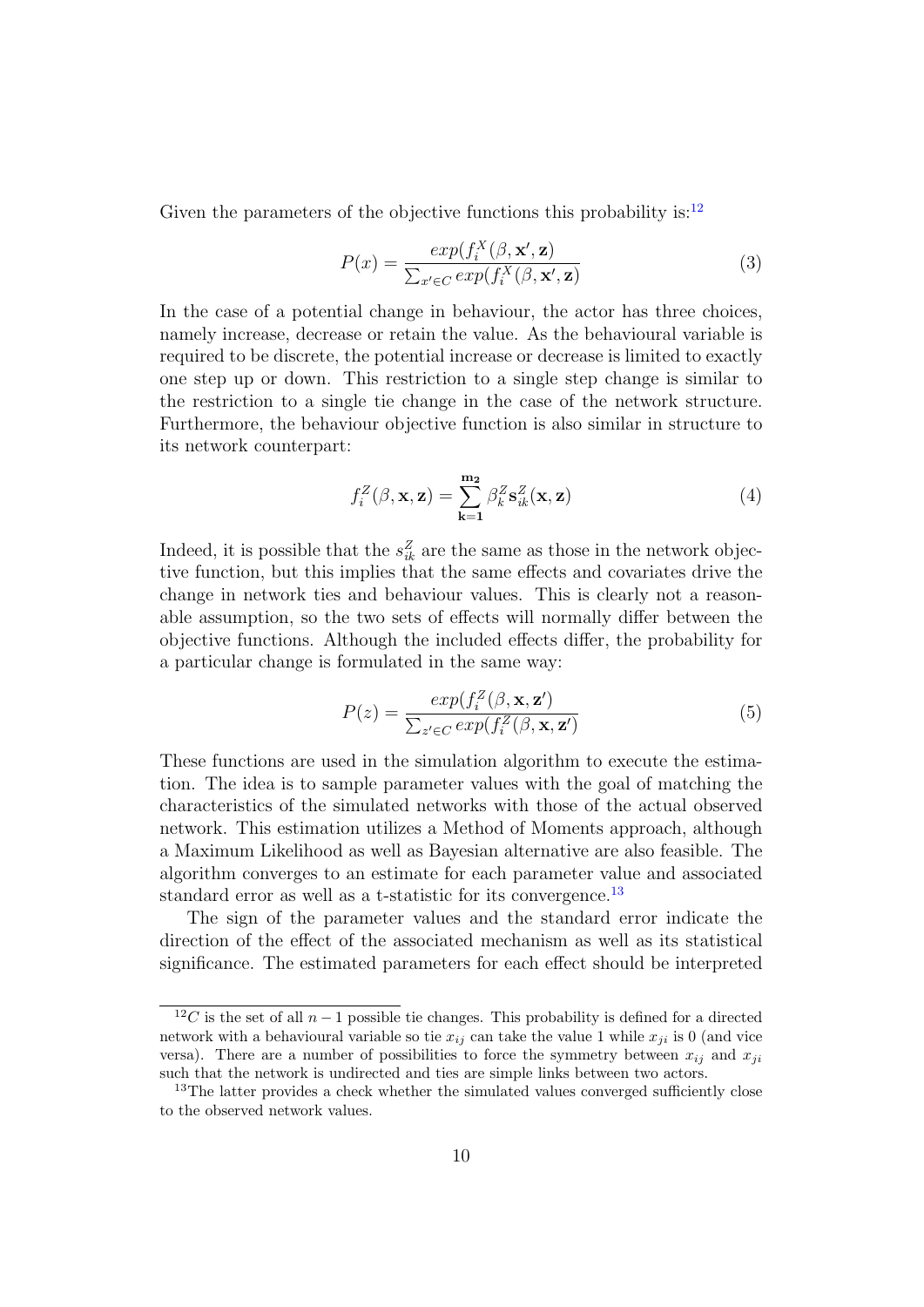as log-odds ratios. The explanatory covariate variables are centred on their mean, so if they are held at this rate, the parameter estimates give the effect of an one-unit change in the mechanisms on the probability of an increase (or decrease) in the network (i.e. the number of ties) or of the behavioural value.

The intention behind the application of this methodology is to disentangle the mutual feedback between network structure and behaviour variables. We will use the empirical network methodology to study the relation between trade links and monetary regime change described in the previous section. As already mentioned, the issue here is that countries that share the same monetary regime (e.g. the gold standard) are likely to trade more, what is usually referred to as a degree effect; but, at the same time, a country more involved in international trade may be more likely to adopt the gold standard (a selection effect), especially if it trades with countries already on gold (an influence or contagion effect). The incorporation of specific mechanisms involving the network, behaviour, and additional external factors is designed to clarify the structure of the influence in each direction. It does not, however, guarantee that the estimation results are causal in the face of the underlying endogeneity problem. Nevertheless, it is indeed possible to interpret the results causally under a relatively mild set of assumptions about the nature and timing of the evolution of network and behaviour, which should be easily fulfilled in our case. They are:

- The observed network and behaviour are the outcomes of an underlying Markov process in continuous time. This is reasonable to assume as transition probabilities between states of the network (trade) or behaviour (monetary regimes) should depend on the starting state.
- The actors act independently of each other at any moment, conditional on the observed network, behaviour and covariates. This requires that there are no coordinated (simultaneous) changes in the network or be-haviour by two or more actors.<sup>[14](#page-10-0)</sup> Although not strictly impossible, this kind of joint action by two or more nations has little historical relevance. Indeed, as described in section [2,](#page-2-1) nations did not coordinate their choices of trade partners or of exchange rate regimes, despite all the effort of the several international monetary conferences gathered in the second half of the nineteenth century.
- The changes in the network are conditionally independent from the

<span id="page-10-0"></span><sup>&</sup>lt;sup>14</sup>The requirement of a reciprocal agreement to form a tie does not violate this assumption.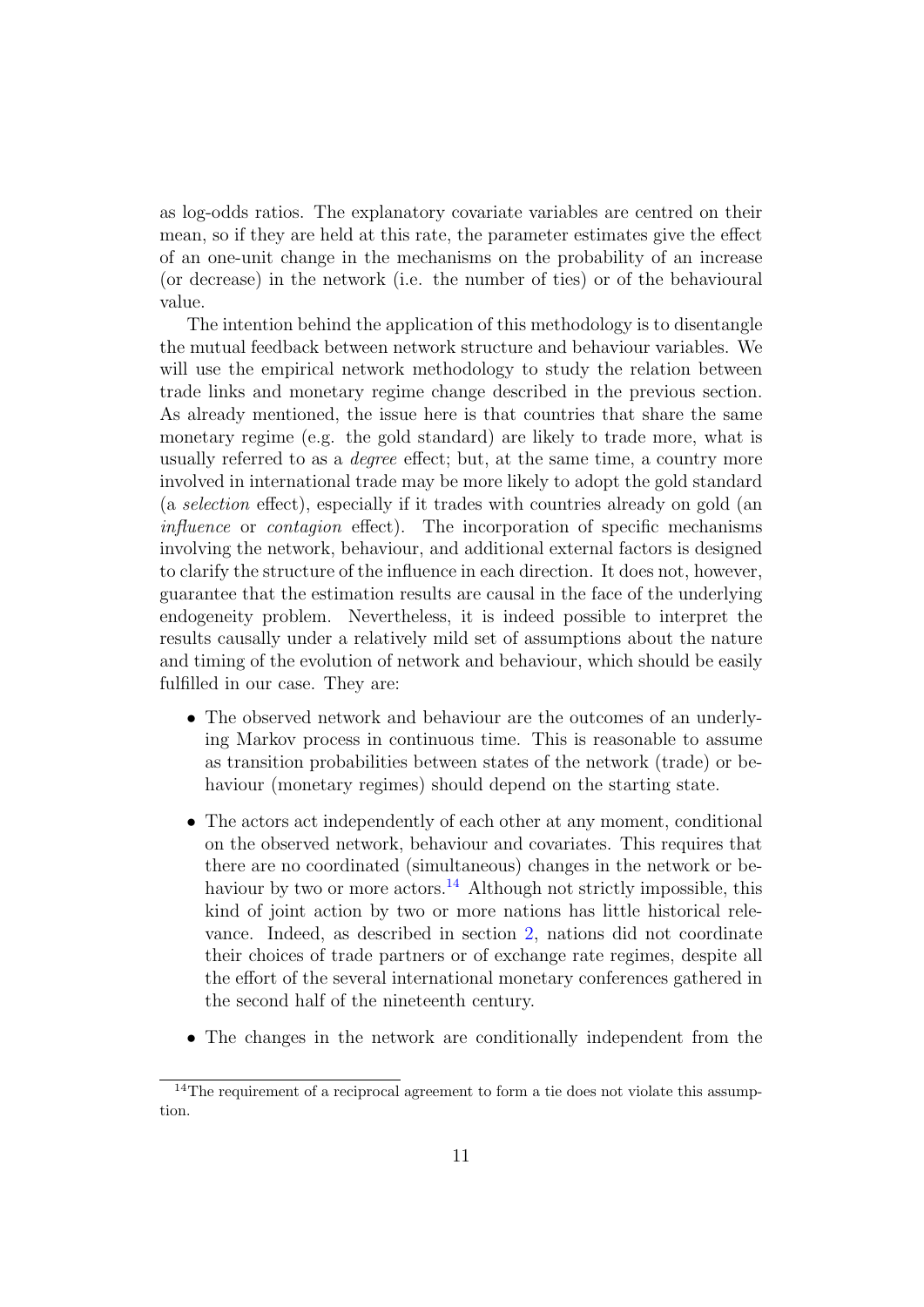changes in behaviour, which implies that there cannot be simultaneous changes in network ties and actor behaviour. This is more disputable, but it should be noted that the models are based on continuous time, so we do not make much harm to reality by assuming this condition.

• At any given time only one single tie can be changed and similarly behaviour can only be increased or decreased by one unit. This is also not a restrictive condition for the same reason. To wit: it does not preclude the possibility of a country changing its monetary standard by more than one level or creating or cancelling trade relations with more than one nation, since the rate functions are defined in continuous time, while we observe the left- and right-hand side variables only at annual frequency.

The particular nature of our research questions fits well within the described set-up of the methodology, including the assumptions required for causality. Trade relations provide a natural network structure between actors (countries). In this paper we characterise trade in two ways, as the network of formal trade treaties and as bilateral trade flows. The first variable implies a non-directed network since, by definition, trade treaties are a reciprocal tie between two nations. For the purpose of the second network, we measure trade as exports from one country to each of its trading partners, a directed network.The behaviour variable in our model is the choice of exchange rate regimes. This is coded as a count variable, and the panel nature of the data provides repeated observations of the evolving network and behaviour.

# <span id="page-11-0"></span>4. Estimation

#### 4.1. Data

We run our model for a sample of 42 independent nations over 64 years (1850-1913). This long panel is not balanced because of missing data on covariates and also because some countries only enter the analysis at independence. The method deals with this source of attrition in a natural way by forcing the potential ties to these nations as 'structural zeroes', meaning that these ties are impossible until the country comes into existence as a sovereign. We concentrate exclusively on sovereigns because the model assumes that actors have autonomy to act in accordance with their own national interest. The full list of nations and their inclusion dates are listed on Table [1.](#page-26-0)

# Table [1](#page-26-0) here.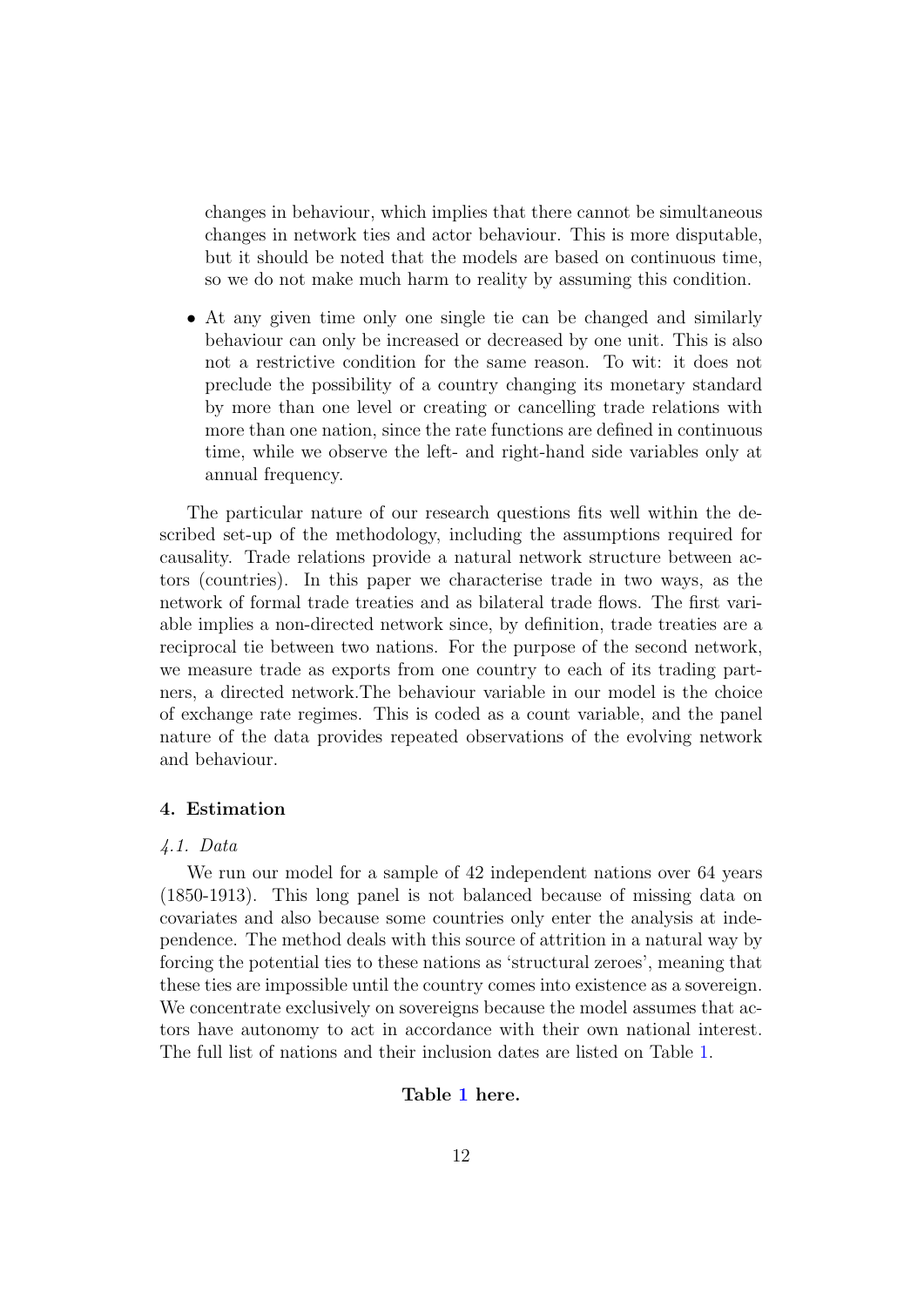We do not run the model at a yearly frequency because there is a tradeoff between precision of estimates and frequency of data. Similarly to a regression, if the left-hand side variable has small variance the model will not have a good fit. To increase the variance of trade link changes and monetary regime changes, we ran the model with biennial observations (32 time periods). Our model includes three dependent variables. The first is the exchange rate regime adopted by each country and, in particular, whether it joined the gold standard (behaviour). We then include two network variables: whether each pair of countries is connected by a trade agreement and/ or by actual trade flows.

The inclusion of two definitions of the trade network serves two purposes. First, it allows quantifying the relative strength of formal trade ties and actual trade flows in influencing the choice of exchange rate regimes. Second, it provides a natural testing ground for the mutual relation between trade agreements and actual trade. In particular, we will be able to test whether trade treaties created trade or, as argued in the recent literature, the wave of trade agreements in the 1860s came after the majority of unilateral trade liberalisation had been accomplished [\(Accominotti & Flandreau,](#page-21-3) [2008;](#page-21-3) [Tena](#page-25-7) [et al.,](#page-25-7) [2012\)](#page-25-7).

We classify the exchange rate arrangements into four possible values: paper currencies (without a formal metallic backing), silver standards, bimetallic standards and gold standards. We then coded these four regimes into our behavioural variable, which is ordinal and takes values increasing in the degree of exchange rate stability: 1 for paper regimes, 2 for silver, 3 for bimetallic and 4 for gold. The underlying classification was done by the authors based on the following sources: [Accominotti et al.](#page-21-4) [\(2011\)](#page-21-4), [Bae & Bailey](#page-21-5) [\(2003\)](#page-21-5), [Esteves](#page-22-7) [\(2007\)](#page-22-7), [Ferguson & Schularick](#page-22-8) [\(2006\)](#page-22-8), [Leavens](#page-23-8) [\(1939\)](#page-23-8), [Meiss](#page-24-0)[ner](#page-24-0) [\(2005\)](#page-24-0), Pick & Sédillot [\(1971\)](#page-24-7), [Vv.Aa.](#page-25-8) [\(2014\)](#page-25-8), and [Young](#page-25-9) [\(1925\)](#page-25-9). Even though this ordering of exchange rate stability is time-varying (see Figure [2\)](#page-28-1) and depends on country idiosyncratic characteristics (e.g. frequency of real shocks), we believe that it gives a good representation of the order of monetary choices facing countries in the 19th century, especially after the 1870s.[15](#page-12-0) Moreover, we also ran the model with a tripartite classification of exchange rate regimes (paper – silver or bimetallism – gold) and the results

<span id="page-12-0"></span><sup>15</sup>The retention of bimetallism by large countries until then effectively stabilised the gold/silver price ratio minimising the destabilising impact of large gold or silver discoveries according to Gresham's law. After 1872, the double shock of widespread demonetisation of silver and large silver discoveries, which quadrupled world production, meant that holding on to a silver standard implied a systematic tendency toward currency depreciation accompanied by greater exchange rate volatility.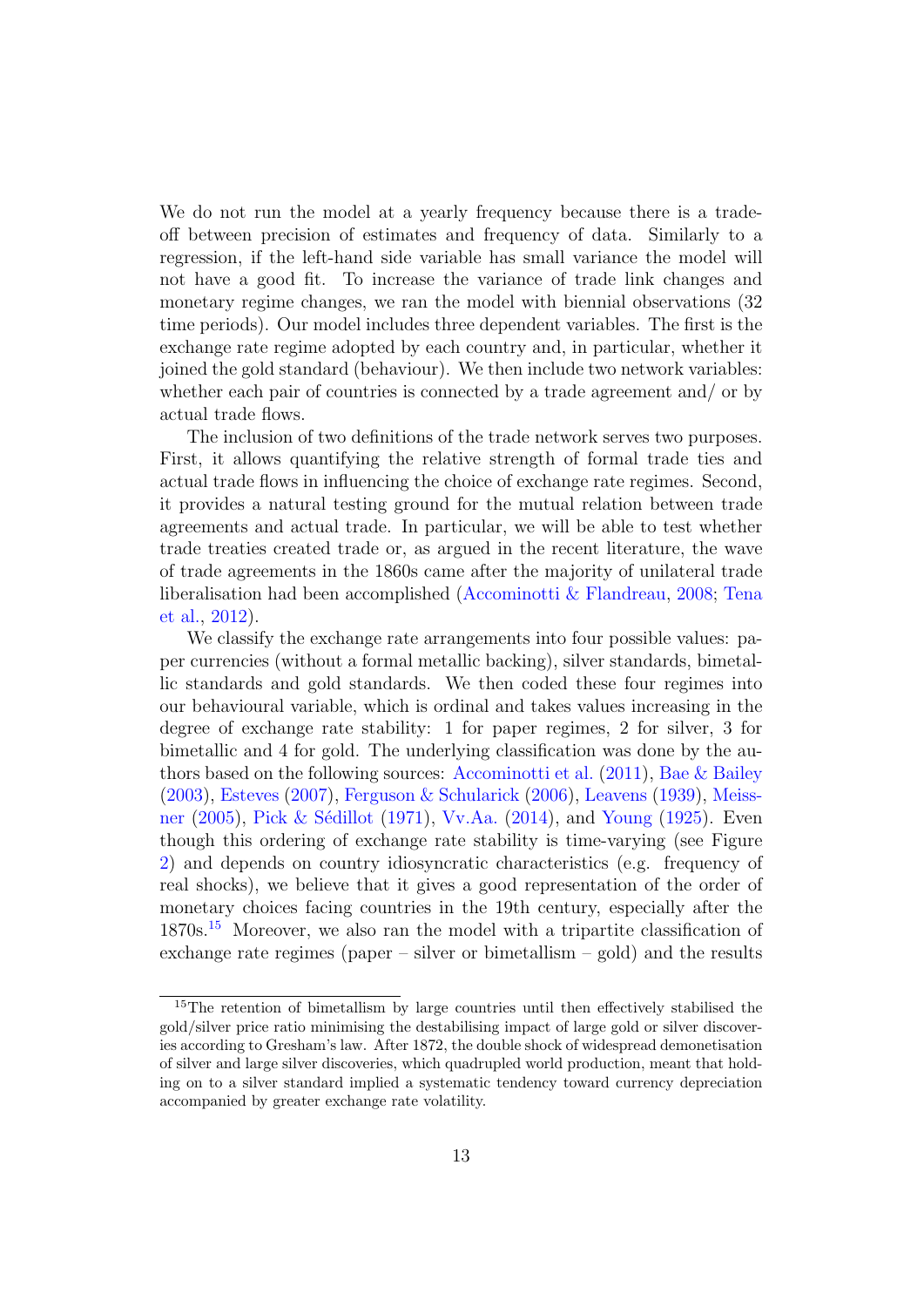were very similar.

The information on the treaty agreements network comes from Robert Pahre's trade agreement database, which covers the full time period [\(Pahre,](#page-24-8) [2007\)](#page-24-8). It contains treaties between sovereign nations which directly concern trade arrangements between the two involved countries. The range of matters addressed in these treaties is fairly wide, ranging from shipping rights, small import concessions, most-favoured nation arrangements to free trade treaties. In turning the data set into the variables used in the network part of our model, we make two simplifying, related assumptions. First, we only record whether a trade treaty was in force between two states, the actual content does not influence the coding of the binary variable. Second, we also do not distinguish whether the treaty was an arrangement clearly benefiting both sides or whether it was just one side making concessions. This implies that we do not distinguish between regular trade treaties among mutually consenting nations and the so-called 'unequal treaties' that were imposed on a number of developing and emerging nations in the course of the 19th century [\(Findlay](#page-22-9) [& O'Rourke,](#page-22-9) [2007\)](#page-22-9).

The data on actual trade flows comes from two large repositories of bilateral trade flows: the RICardo and the TRADHIST databases [\(Dedinger](#page-22-10) [& Girard,](#page-22-10) [2016;](#page-22-10) [Fouquin & Hugot,](#page-23-9) [2016\)](#page-23-9).<sup>[16](#page-13-0)</sup> Coding these trade flows into a network of dyadic relations also involved a restriction on the use of the original data. Since the model requires that the network links be entered as binary values (link, no link), we censored the data on exports to only cover trade relations that cleared a minimum threshold of trade intensity. This threshold was set at 0.5% of the origin country's exports. This means that we only code a trade link from country A to country B in a given year, if A sells to B at least 0.5% of its exports on that year. The threshold was not arbitrarily fixed, but corresponds to the median of bilateral trade shares in our database. As is well known, the distribution of trade shares is very skewed to the right, so that in setting such a low bar we are effectively cap-turing the extensive margin of trade, rather than its intensive margin.<sup>[17](#page-13-1)</sup> In a future version of the paper we will investigate other definitions of trade to capture the intensive margin as well. Specifically, we will distinguish three

<span id="page-13-0"></span><sup>16</sup>Available at, respectively, <http://ricardo.medialab.sciences-po.fr/#/> and [http://www.cepii.fr/cepii/en/bdd\\_modele/presentation.asp?id=32](http://www.cepii.fr/cepii/en/bdd_modele/presentation.asp?id=32).

<span id="page-13-1"></span><sup>&</sup>lt;sup>17</sup>The Hirschman-Herfindhal index of bilateral trade shares averages  $0.297$ , with a minimum of 0.076 (Great Britain) and a maximum of 0.81 (Honduras). Alternatively, the top ten trade partners absorbed on average 97% of all exports of each nation, with a minimum of 75% in the case of Britain, the country with most diversified trade network in this period.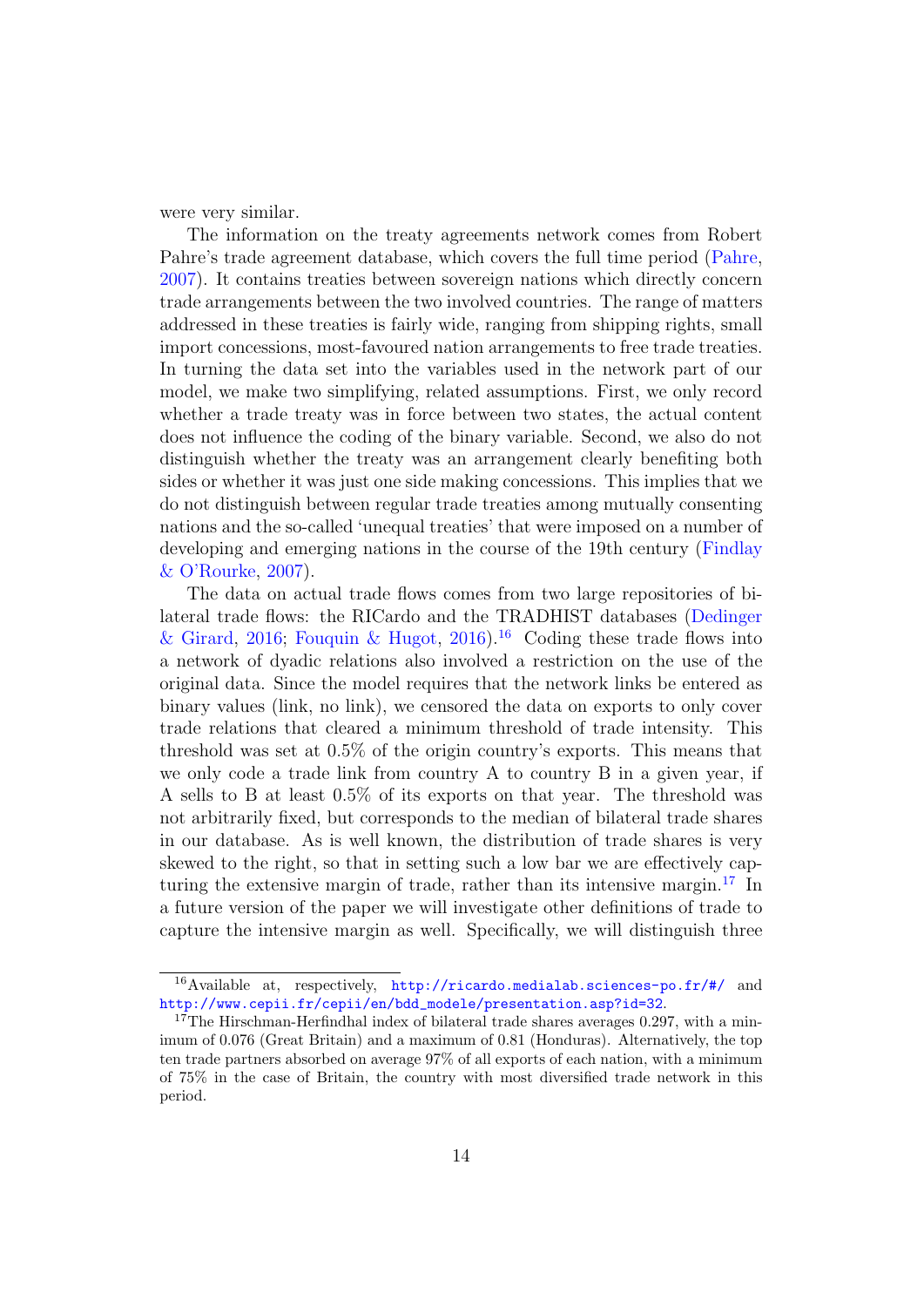trade networks involving minor or occasional trade partners, average trade partners and major trade relations.

As the dependent variables, the covariates can be in two forms, either using dyadic data resembling network ties or monadic (country-specific) data. Dyadic variables include time-invariant geographic factors, in particular the distance between two countries and whether they are contiguous to each other. Distance is measured as the distance in kilometres between (modern) capitals and is taken from the CEPII's GeoDist database [\(Mayer & Zignano,](#page-24-9) [2011\)](#page-24-9). Contiguity is a binary indicator based on the classification by the Correlates of War project [\(Stinnet et al.,](#page-25-10) [2002\)](#page-25-10). Another time-invariant dyadic covariate is based on the languages spoken in each country pair. The variable is coded as one if both countries have the same official language, and zero if not from the data in in the CEPII's language dataset [\(Melitz & Toubal,](#page-24-10) [2012\)](#page-24-10). The final two dyadic covariates are time-variant binary indicators for whether two countries were in a formal political alliance or were at war with each other, as coded by the Correlates of War project [\(Sarkees & Wayman,](#page-25-11) [2010;](#page-25-11) [Gibler,](#page-23-10) [2009\)](#page-23-10).

The monadic variables include time-variant country characteristics as well as common time effects.<sup>[18](#page-14-0)</sup> Our choice of variables is driven by the several drivers of monetary unification during the 19th century identified in section [2.](#page-2-1) To capture long-term structural forces we include real GDP per capita and the levels of industrialisation and urbanisation in each country. Real per capita GDP data is taken from Barro  $&$  Ursúa [\(2008\)](#page-21-6) and other sources. Information about the level of industrialisation is incorporated by including the share of secondary sector employment as given by [Banks](#page-21-7) [\(1976\)](#page-21-7). The degree of urbanisation is measured as the share of the total population living in cities above 100,000 also from [Banks](#page-21-7) [\(1976\)](#page-21-7).

Among the proximate drivers of gold adoption, we include two measures of the fiscal space of individual governments and the ratio of the market prices of gold and silver (a time effect). The two fiscal variables, which control for the 'fiscal maturity' of each nation, are the share of external debt (or debt repayable in FX) in the total debt stock of each country and the ratio between debt service payments and total government revenue. The data on these variables were compiled by the authors. The market prices of gold and silver bullion in London were taken from [Officer & Williamson](#page-24-11) [\(2016\)](#page-24-11) and [NBER](#page-24-12) [\(n.d.\)](#page-24-12). Finally, we also control for the political system as proxied by the PolityIV score [\(Marshall et al.,](#page-23-11) [2014\)](#page-23-11). We include this variable to control

<span id="page-14-0"></span><sup>&</sup>lt;sup>18</sup>To estimate a common effect we need to drop at least one country-period observation. We chose to do drop Cuba and Bulgaria.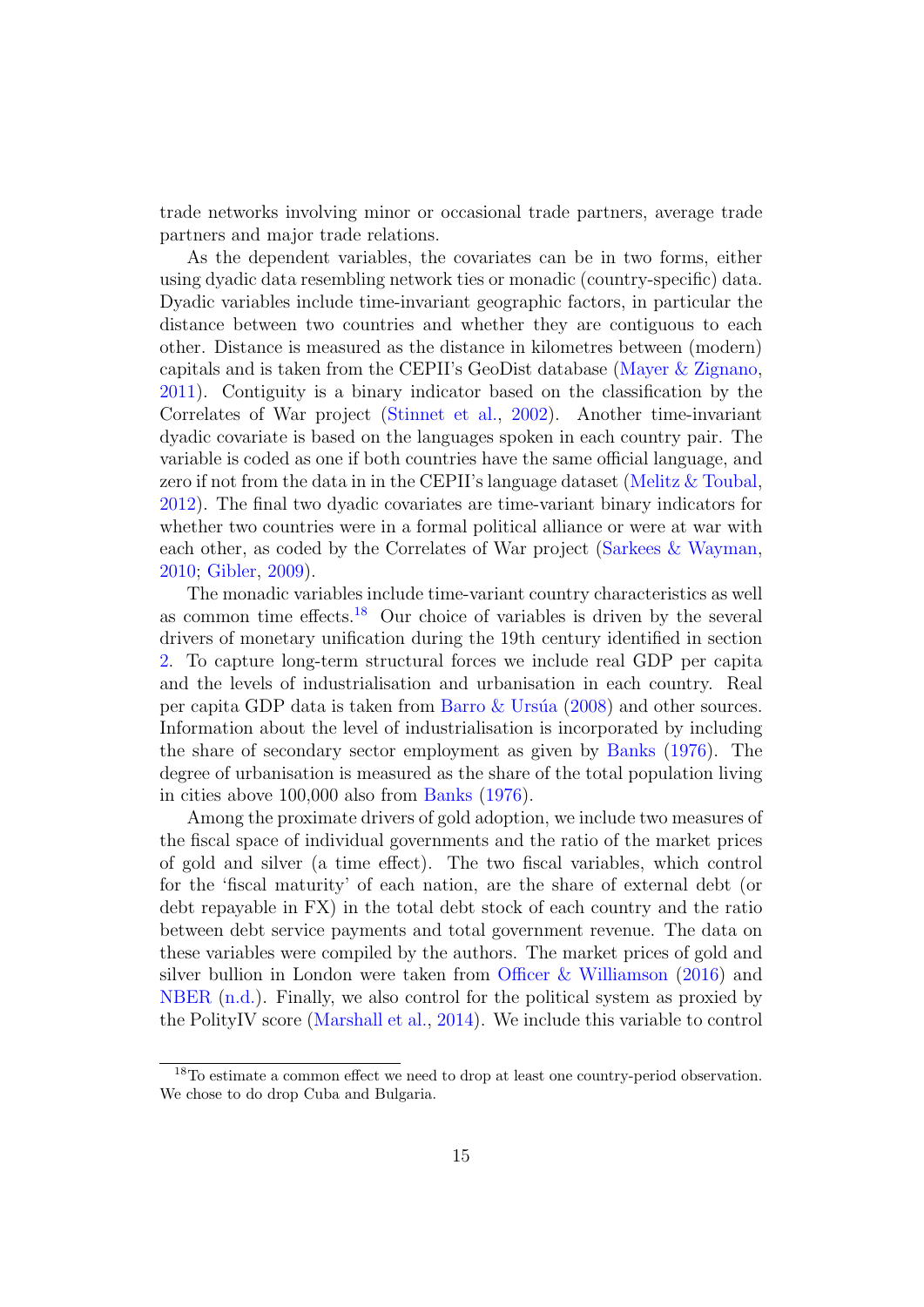for the political economy theories about the adoption of gold, particularly the prevalence of restricted franchises in the prewar [\(Eichengreen,](#page-22-11) [1992\)](#page-22-11). Table [2](#page-26-1) lists the summary statistics for all left- and right-hand side variables included in the model.

## Table [2](#page-26-1) here.

# 4.2. Specification

We now incorporate the variables described in the previous section into a number of mechanisms, which then constitute six separate functions. For each of the three outcomes (two trade networks and monetary standard), we estimate two functions: one rate function determining the opportunity to make a change in the respective outcome and the objective function, which determines which change (if at all) should be made when the opportunity arises.

# 4.2.1. Monetary Standard

The rate function for changes to the monetary standard contains the basic setup of any rate function, namely, a constant for each period between observations. As we did not include any further mechanisms in the rate function, the estimates for the time-varying rate represent the expected number of opportunities for changing the monetary standard during the respective time period. We will not report the estimate of this parameter  $\lambda^Z$ , because it does not have a natural economic interpretation.

The *objective function* underlies the decision once the opportunity to make a change to the monetary standard arises. The options are the retention of the existing standard, a change 'up' and a change 'down'. Up and down refer to the ordering of the different standards, from paper  $(1)$  to silver  $(2)$ , bimetallism (3) and gold (4). If, e.g., a country is on a silver standard, the options are to retain that standard, move 'up' to bimetallism or 'down' to a paper standard.

We include three types of mechanisms in the objective function. The first is based on the existing monetary standard, which is introduced in a linear as well as quadratic form. These two effects test whether the existing monetary standard influences the decision to change regime. If so, the range of possible results would either be a push toward the extremes (gold or paper) or toward the mean, i.e. either silver or bimetallism. Another way of thinking about these effects is to say that they correspond to a time trend (linear and quadratic). The second type of mechanisms combines the existing trade network and the monetary standards of each nation's trade partners. We include two effects of this type, the first of which measures the monetary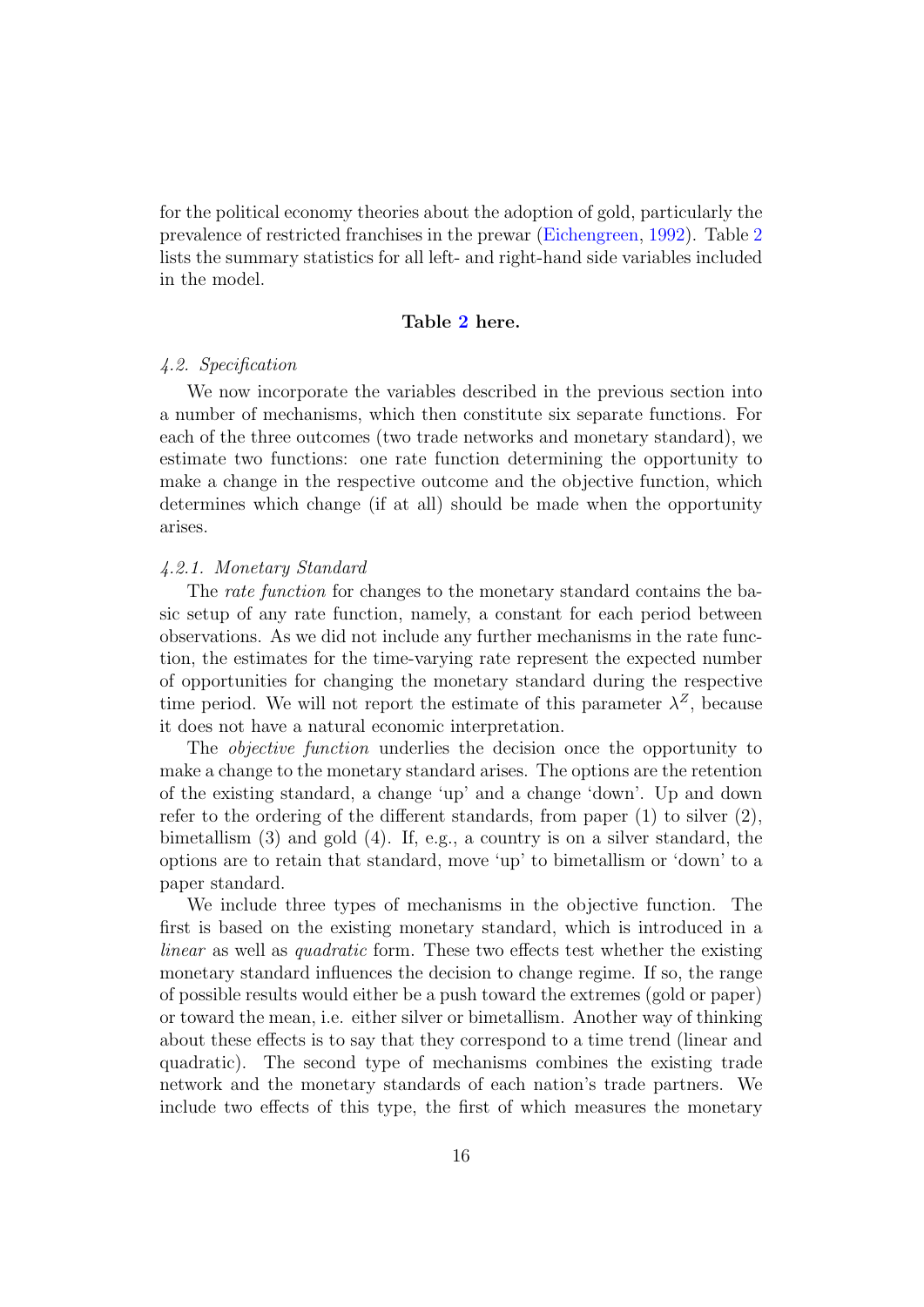regime of trade partners or treaty co-signatories. The second effect is similar but focuses on indirect trade links. A country A by signing a treaty with country B can gain access to B's trade partners. Similarly, exporting to B can be a way for A to re-export its goods to B's partners. To capture the impact of these indirect links on A's choice of a monetary standard, we include a mechanism that captures the monetary regime of all indirect trade partners of A.

These two effects are our main variables of interest in the behavioural side of the model, as they test whether trade links were an incentive for countries to join the same monetary standards of their trading partners. The third type of mechanisms includes the country-specific monadic variables: GDP, industry share, urbanization, the PolityIV score, the foreign debt share and the debt service ratio, as well as a common time effect: the metal ratio of the market prices of gold and silver bullion.

#### 4.2.2. Trade Networks

The rate functions of each of the two trade networks incorporate the same period effects as the monetary standard and yields a parameter  $\lambda^X$ , which we do not report.

The objective function expresses three options for change (given the chance), namely, to retain the existing network, to add one link with another country or to sever an existing one. We include four types of mechanisms in this function. The first type is again based on the outcome itself, and includes four effects. The first is the degree of involvement in the network, i.e the number of trade agreements or trade links a country has in force at the time. The second, only present in the trade flows network, tests for the impact of reciprocity in trade flows, i.e. whether countries tend to establish more bilateral than unilateral trade ties. The third effect is the number of indirect trade partners that could be opened up by signing a further trade treaty with or exporting goods to an additional nation. The fourth effect tests for network closure. Practically, this mechanism tests whether a country is more (or less) likely to open up a trade link (or sign a treaty) with another country if the two are already connected through a common third country. If these Transitive triads were inferior to direct links we would expect this effect to have a positive impact on the establishment of direct trade connections.

The second type of mechanisms is based on the monetary standards of other countries, our main variables of interest. The first of three effects in this category tests whether the monetary system (domestic) of each nation matters absolutely, i.e. whether a country is more (or less) likely to establish a trade link with another nation if it has a 'higher' monetary standard.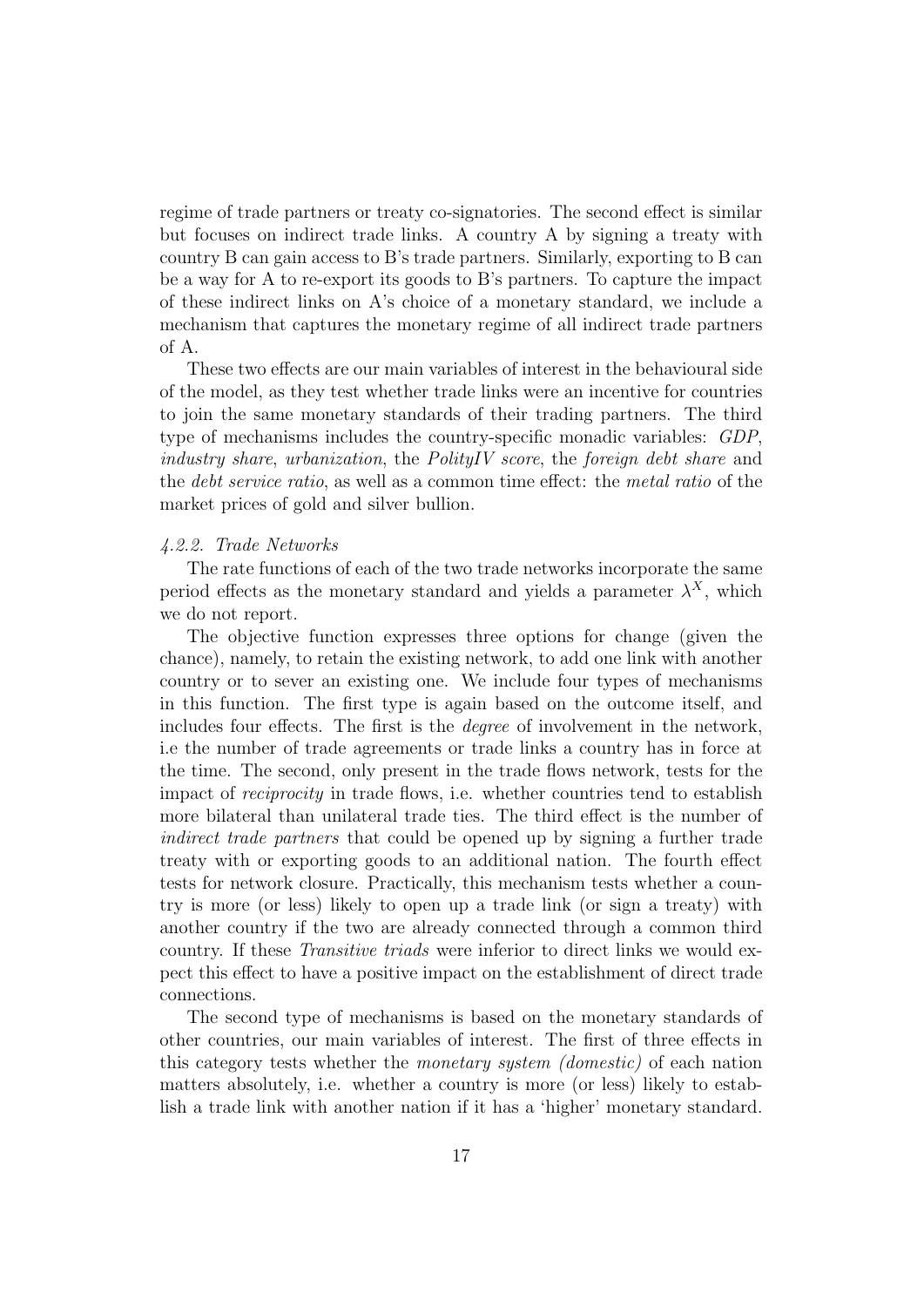The second effect is similar but based on the the monetary system (partner), i.e. it tests whether a nation's trade network is influenced by the currency arrangements of its potential trade partners. Finally, the third effect is restricted to measuring the impact of having potential trade partners using the same currency regime. This effect is the counterpart to the several gravity studies which find that countries sharing the same monetary standard trade more.

The third type of mechanism tests for the reciprocal effect of pre-existing trade flows on the likelihood of establishing new trade agreements and of trade agreements on the likelihood of starting to trade with the signatories. As mentioned, recent literature has found more evidence of the former effect (trade leads to treaties) than of the latter. Finally, we include as fourth class of mechanisms, the direct effect of dyad-specific covariates: contiguity between each pair of countries, distance, common language and whether the countries were part of a political alliance or were at war.

## <span id="page-17-0"></span>5. Results

Table [3](#page-27-0) provides the estimates of each mechanism included in the objective functions. The results for the mechanism parameters of the three objective functions can be interpreted similarly to the coefficients resulting from a logistic regression. In the case of the behaviour objective function, the exponentiated coefficients define the multiplicative increase in the probability of 'moving up' one level in the order of monetary regimes given a one-unit increase in the respective covariate.

# Table [3](#page-27-0) here.

The significant linear and quadratic shape parameters of the monetary standard mechanism indicate that the evolution of monetary regimes had considerable persistence. Specifically, the relative probabilities of 'moving up' the monetary regimes scale is higher than retaining the current one. In other words, there is evidence of a deterministic trend toward the 'highest' standard in our classification, gold. This accords with the interpretations of the rush to gold, such as the spread of the 'gold ideology' and is visually consistent with Figure [1.](#page-28-0)

The pattern of results for the two network-based mechanisms is interesting. There is a strong influence of direct trade partners on the choice of exchange regime. The coefficient of the variable Standard of trade partners implies that a country is 25% more likely to trade with a nation with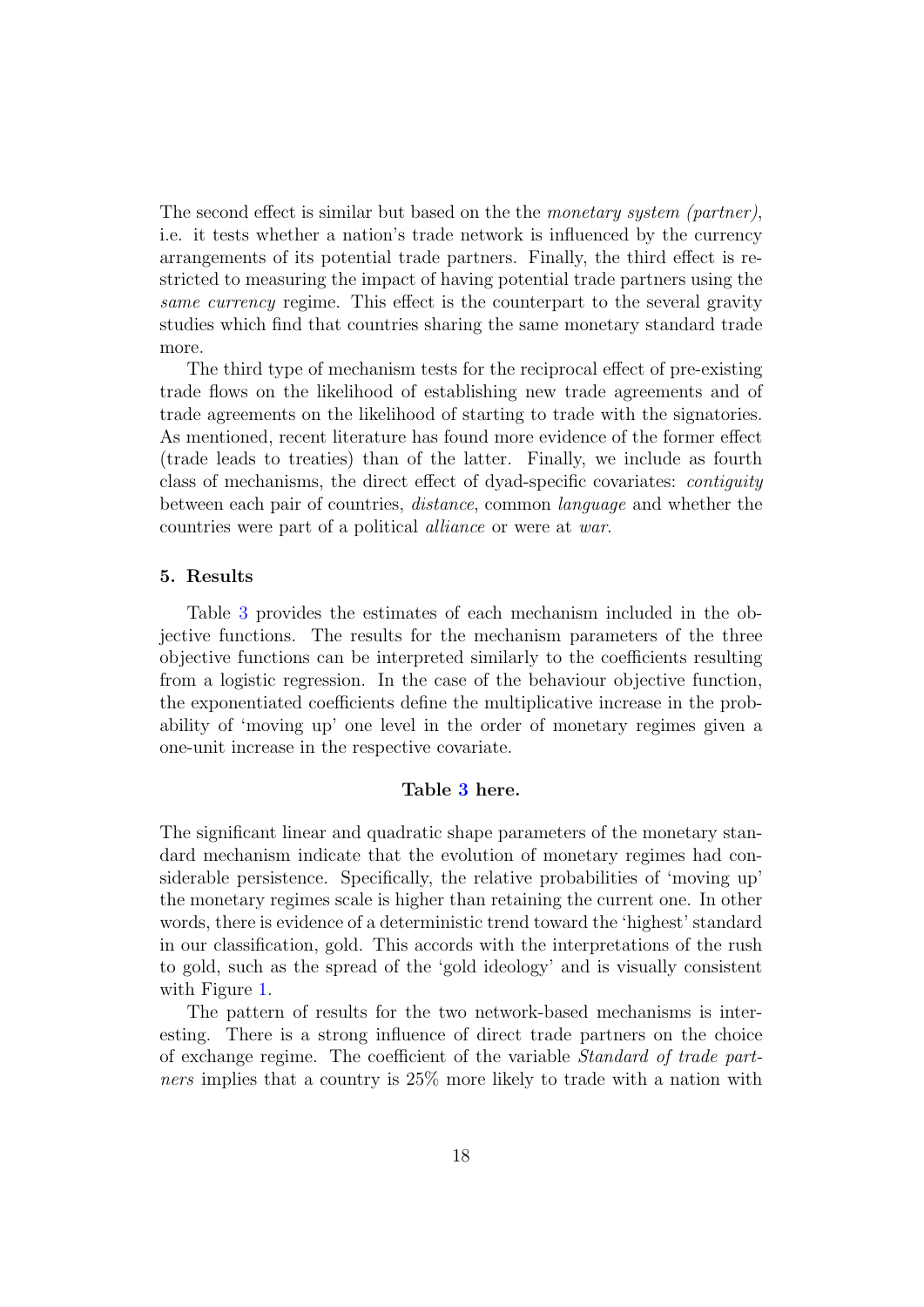a 'higher' currency regime than its own.<sup>[19](#page-18-0)</sup> than with a nation with the same of 'lower' currency. In the case of trade treaties, the effect is quantitatively much smaller (4%) and only applies through indirect partners. Whilst the first result was expected, the second is more puzzling and bears some more research. Taken at face value, this result would mean that countries signed treaties more with a view to gain indirect access to markets other than the market of their co-signatories. Three monadic covariates have a statistically significant influence on the odds of changing monetary standards.The share of debt held abroad has a strong negative influence, shifting countries from gold towards silver and paper. To put this estimate in perspective, a one standard deviation increase in the foreign debt share (32 percentage points, see Table [2\)](#page-26-1) makes the retention of the existing standard 58% less likely than a down-shift of the monetary standard. The corresponding effect of a one standard deviation increase in the debt service ratio, leads to a 3.5% decrease in the relative probability of an upward-shift in the monetary standard. Finally, wealthier nations rushed faster toward gold. A one standard deviation increase in per capita GDP made an upward shift in monetary regimes twice more likely than a retention or downward shift.

The estimated parameters for the objective function underlying the two trade networks similarly compare the relative probabilities for no change in the network with the addition (or removal) of a particular network tie.<sup>[20](#page-18-1)</sup>

Starting with the trade agreements network, the negative degree effect indicates that the more trade treaties a country has in force, the less likely it is to add another one. The positive effect of the 'transitive triads' mechanism however implies that the probability of adding a tie increases if that tie creates a triad, i.e. if the two countries have already existing trade treaties with a common third country. A similar effect is evident in the third effect: countries are more likely to seek a trade agreement with nations that have more trade partners. The signs of the parameters for contiguity and distance are consistent with standard gravity arguments. The relative probability of adding a particular tie increases if the two countries are contiguous or if they have geographically closer. For instance, contiguity increases this relative probability by 25.6%. Strangely enough, countries sharing the same language are 21.5% less likely to sign a trade treaty. Even though this an effect conditional on the other network mechanisms, it may reflect the importance

<span id="page-18-0"></span><sup>&</sup>lt;sup>19</sup>Equivalently, the probability of trading with a nation on a 'lower' regime is  $20\%$  lower than trading with its own regime.

<span id="page-18-1"></span> $^{20}$ It is consequently also feasible to compare the relative probabilities between two potential ties or any other combination of two changes of the network involving a single modification.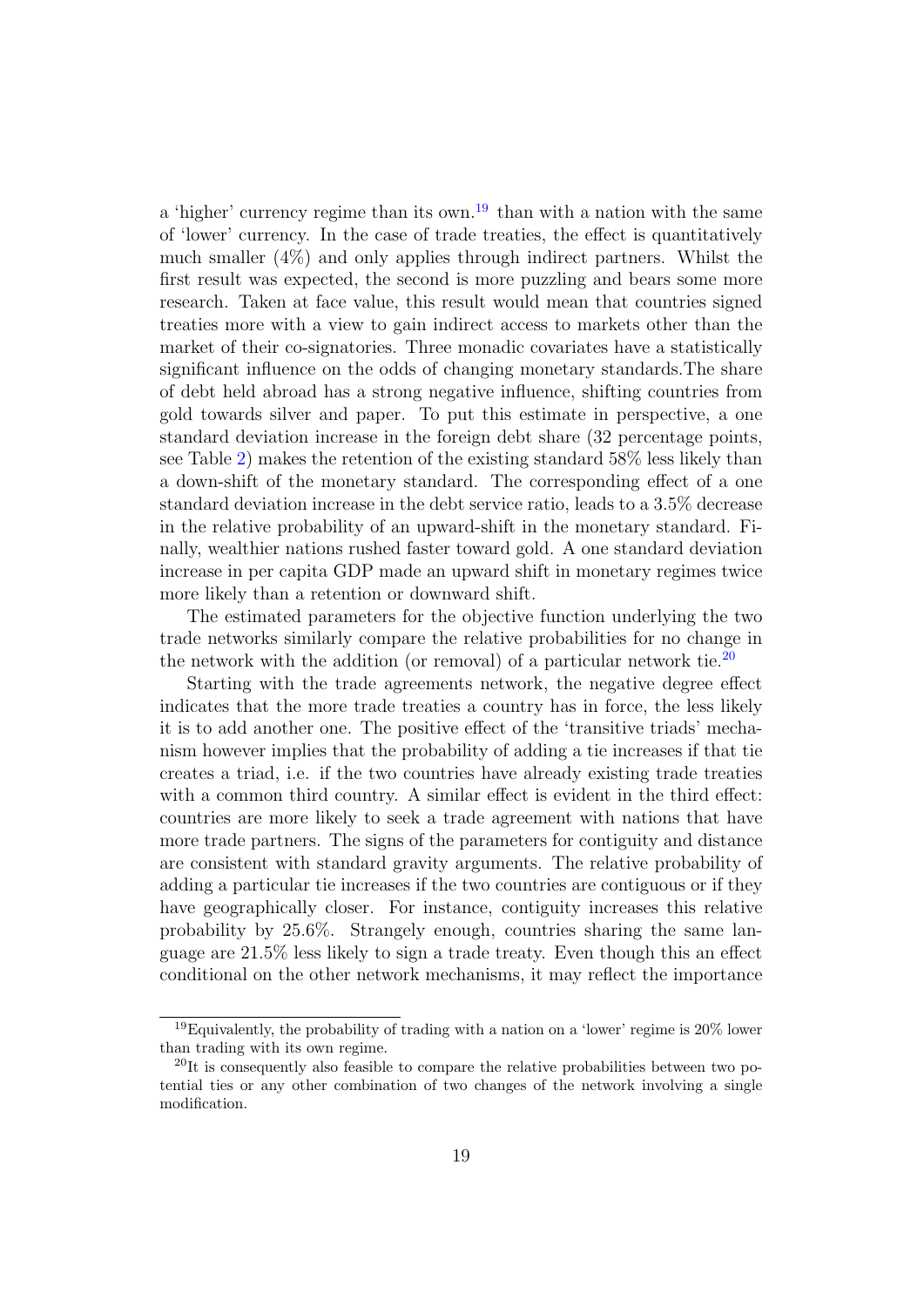of 'North-South' trade relations during the nineteenth century for emerging economies [\(Findlay & O'Rourke,](#page-22-9) [2007\)](#page-22-9). Furthermore, as our sample only includes independent nations, the American continent is over-represented, with 43% of the nations included coming from Portuguese- and Spanish-speaking Central and South America.

The third group of mechanisms involves the monetary standards of the country itself, as well as of possible treaty partners. The first effect Monetary standard (Domestic) implies that a country with a 'higher' monetary standard had a 8.3% higher probability of signing a trade treaty. Apparently, the monetary standard of potential signatories did not matter nor, more interestingly, whether the two potential signatories shared the same currency regime. This result seems to go against the extensive evidence about the gains from trade from shared monetary regimes. However, we do not wish to emphasise this result at this stage, because it is based on the network of trade treaties, rather than actual trade flows. As other authors have shown, trade liberalisation through treaties is an imperfect predictor of trade growth before 1913 (Accominotti  $&$  Flandreau, [2008;](#page-21-3) [Tena et al.,](#page-25-7) [2012\)](#page-25-7). Finally, there is no effect of pre-existing trade flows on the likelihood of two nations signing a trade agreement.

In the trade flows network all covariates are significant and mostly have the expected signs. The degree effect is also negative, consistent with the stylized fact that international trade networks tend to be concentrated in relatively small number of partners. Moreover, there is a strong effect of reciprocal trade flows, perhaps suggesting that most nations were not able to retain unbalanced trade relations for long. The effect of transitive triads is also positive as in the trade agreement network, but there is now negative effect of the number of indirect trade partners. Both effects imply that indirectly gaining access to other markets via re-exports was a inferior choice. All the dyadic effects have the expected sign. In particular, common lan-guage is now positive.<sup>[21](#page-19-0)</sup> To directly test for the mass variable in the gravity framework, we also included GDP per capita, which has the expected positive  $sign.<sup>22</sup>$  $sign.<sup>22</sup>$  $sign.<sup>22</sup>$ 

The three effects dependent on the monetary regimes of potential trade partners have striking results. First, nations with 'higher' currency regimes have a lower likelihood of establishing new trade links. As mentioned before,

<span id="page-19-1"></span><span id="page-19-0"></span><sup>&</sup>lt;sup>21</sup>The war variable came systematically insignificant and was dropped.

 $22$ Note that since GDP is a constant for each nation in each year, the GDP of each partner on that year effectively works as the interaction term between the two nations' GDPs. A one standard deviation increase in the partners' GDP raises the likelihood of a new trade link by 1%.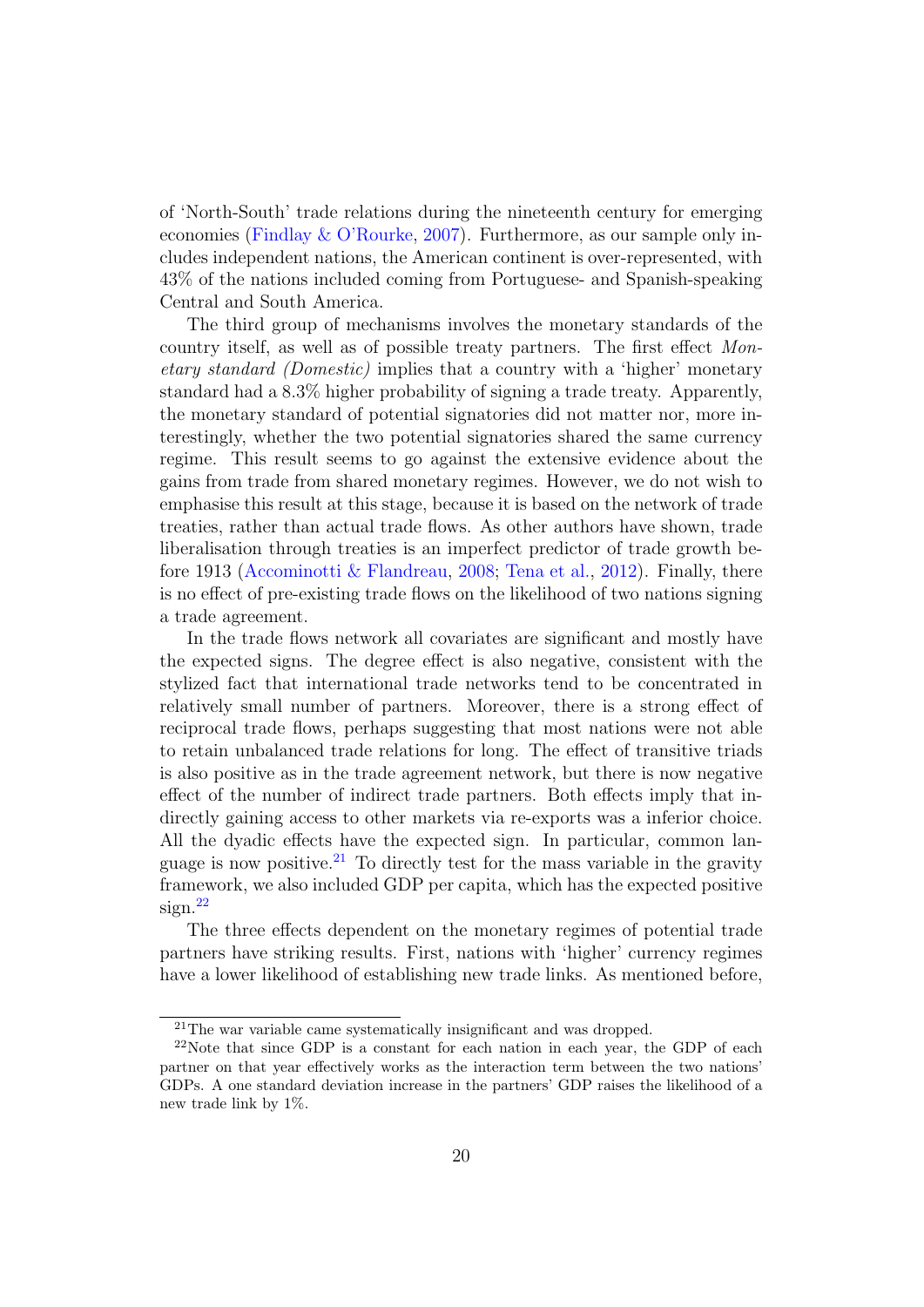this is purely an extensive margin result, as we do not control yet for the volume of trade. It seems to suggest that emerging nations expanded the extensive margin of their trade networks more than the more established trading nations in the core of Europe.In contrast, the monetary standard of potential partners has a strong positive effect on the creation of new trade links. A country is 15.6% more likely to trade with another nation with a 'higher' currency regime than with a 'lower' regime. But the real surprising result is the strong and negative coefficient on same monetary regime: nations sharing the same regime, all else equal, were 43.7% less likely to start trading. Rather than overturning the similar result for the trade agreements network, this result reinforces it and may question the conclusions in the extensive literature on the trade gains from currency unions. Nevertheless, we need to incorporate the dimension of trade intensity to verify this interpretation.

Another result that goes against the existing literature on 19th century trade liberalisation is the significant and strong effect of treaty agreements on trade: two countries connected by a trade agreement are 34% more likely to start trading or continue to trade than if they have no agreement. There is, however, one possibility of reconciling this result with the literature [\(Ac](#page-21-3)[cominotti & Flandreau,](#page-21-3) [2008;](#page-21-3) [Tena et al.,](#page-25-7) [2012\)](#page-25-7). If the variance in the intensive margin of trade was smaller than in the extensive margin, it is possible that previous studies, based on gravity regressions, might have correctly found no effect of trade treaties on trade volumes among nations that were already trading, whilst missing the impact of those treaties in creating new trade links.

#### 6. Conclusion

The importance of strategic externalities in the network of currencies in the gold standard has been established in the literature [\(Flandreau & Jost,](#page-23-12) [2009\)](#page-23-12). This paper introduces a novel methodology to identify the nexus of externalities between trade links and exchange rate regime choices during the rise of the classical gold standard. Dynamic network models are a natural setting to estimate the co-evolution of networks and behaviours and allow for a causal interpretation of the mutual feedback effects under a relatively mild set of assumptions.

The specification and results are still at a preliminary stage, but the evidence is suggestive of a stronger effect of pre-existing trade on the choice of monetary regimes than the reverse effect of monetary standards on the pattern of trade links. In the model, the trade network (both agreements and actual flows) acts through shaping the externalities imposed by other countries' monetary standards on the domestic value of adopting different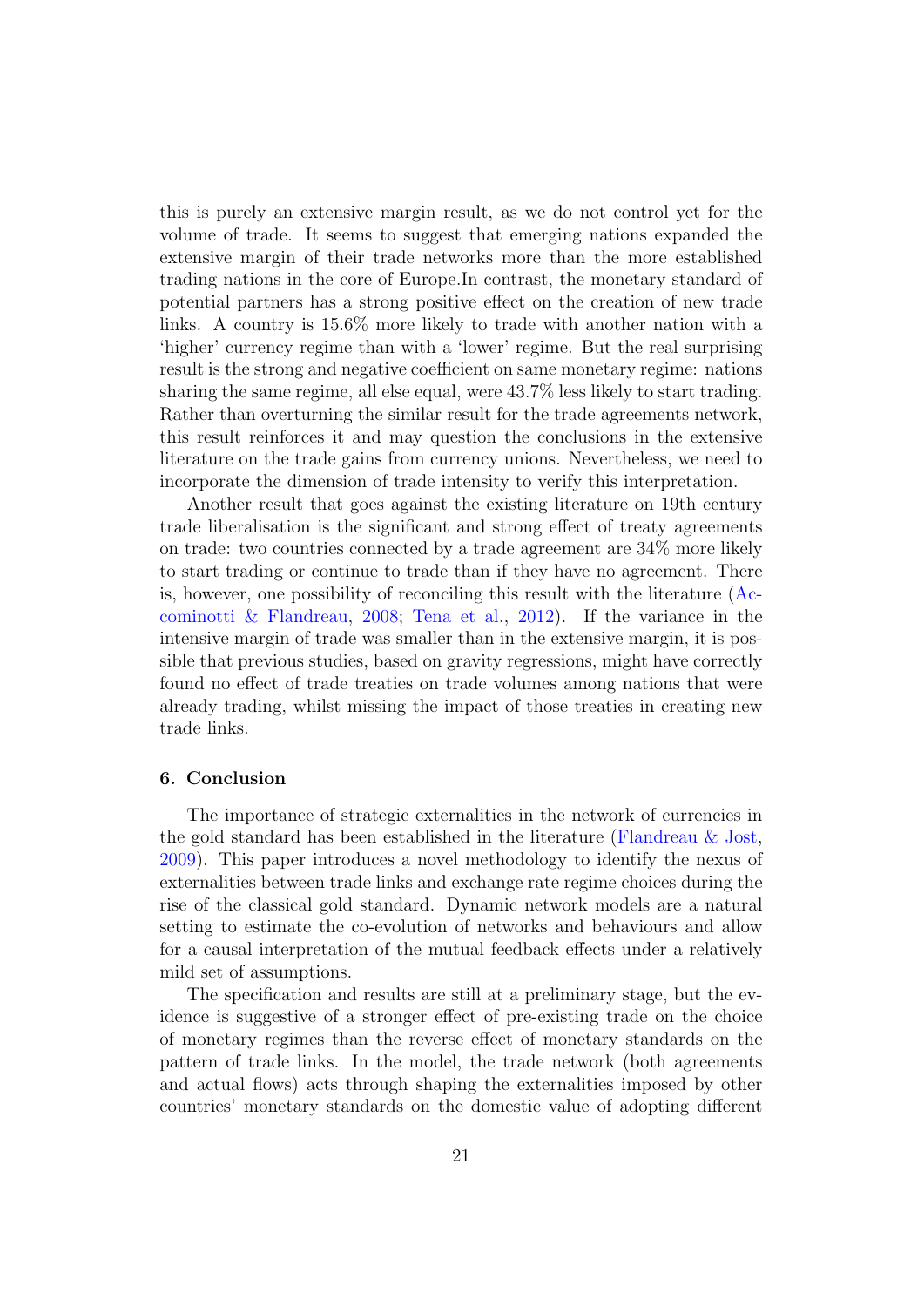monetary regimes. More work is necessary to incorporate trade intensity to the current definition of trade links that only captures the extensive margin of trade. Nevertheless, the results in this paper qualify the consistent evidence from gravity studies about the large and significant effect of monetary standards (and especially gold) on trade. In network analysis this would be because the selection and contagion effects (i.e. the tendency for more open countries to adopt stable exchange rate regimes, such as gold) dominated the degree effect that leads to greater trade between countries with the same exchange rate or currency.

# References

- <span id="page-21-3"></span>Accominotti, O., & Flandreau, M. (2008). "Bilateral Treaties and the Most-Favored Nation-Clause: The Myth of Trade Liberalization in the Nineteenth Century". World Politics,  $60(2)$ , 147–88.
- <span id="page-21-4"></span>Accominotti, O., Flandreau, M., & Rezzik, R. (2011). "The Spread of Empire: Clio and the Measurement of Colonial Borrowing Costs". Economic History Review, 64 (2), 385–407.
- <span id="page-21-5"></span>Bae, K., & Bailey, W. (2003). "The Latin Monetary Union: Some Evidence on Europes Failed Common Currency". Review of Development Finance,  $1(2), 131-49.$
- <span id="page-21-7"></span>Banks, A. (1976). Cross-National Time Series, 1815-1973 (Computer File). Ann Arbor, MI: Inter-university Consortium for Political and Social Research.
- <span id="page-21-6"></span>Barro, R., & Ursúa, J. (2008). "Macroeconomic Crises since 1870". Brookings Papers on Economic Activity,  $39(1)$ ,  $255-350$ .
- <span id="page-21-2"></span>Bordo, M., & Flandreau, M. (2003). "Core, Periphery, Exchange Rate Regimes, and Globalization". In M. Bordo, A. Taylor, & J. Williamson (Eds.) Globalization in Historical Perspective, (pp. 417–68). Chicago: NBER and University of Chicago Press.
- <span id="page-21-1"></span>Bordo, M., & Rockoff, H. (1996). "The Gold Standard as a "Good Housekeeping Seal of Approval"". Journal of Economic History, 56 , 389–428.
- <span id="page-21-0"></span>Broz, J. (1997). "The Domestic Politics of International Monetary Order: The Gold Standard". In D. Skidmore (Ed.) Contested Social Orders and International Politics, (pp. 53–91). Nashville: Vanderbilt University Press.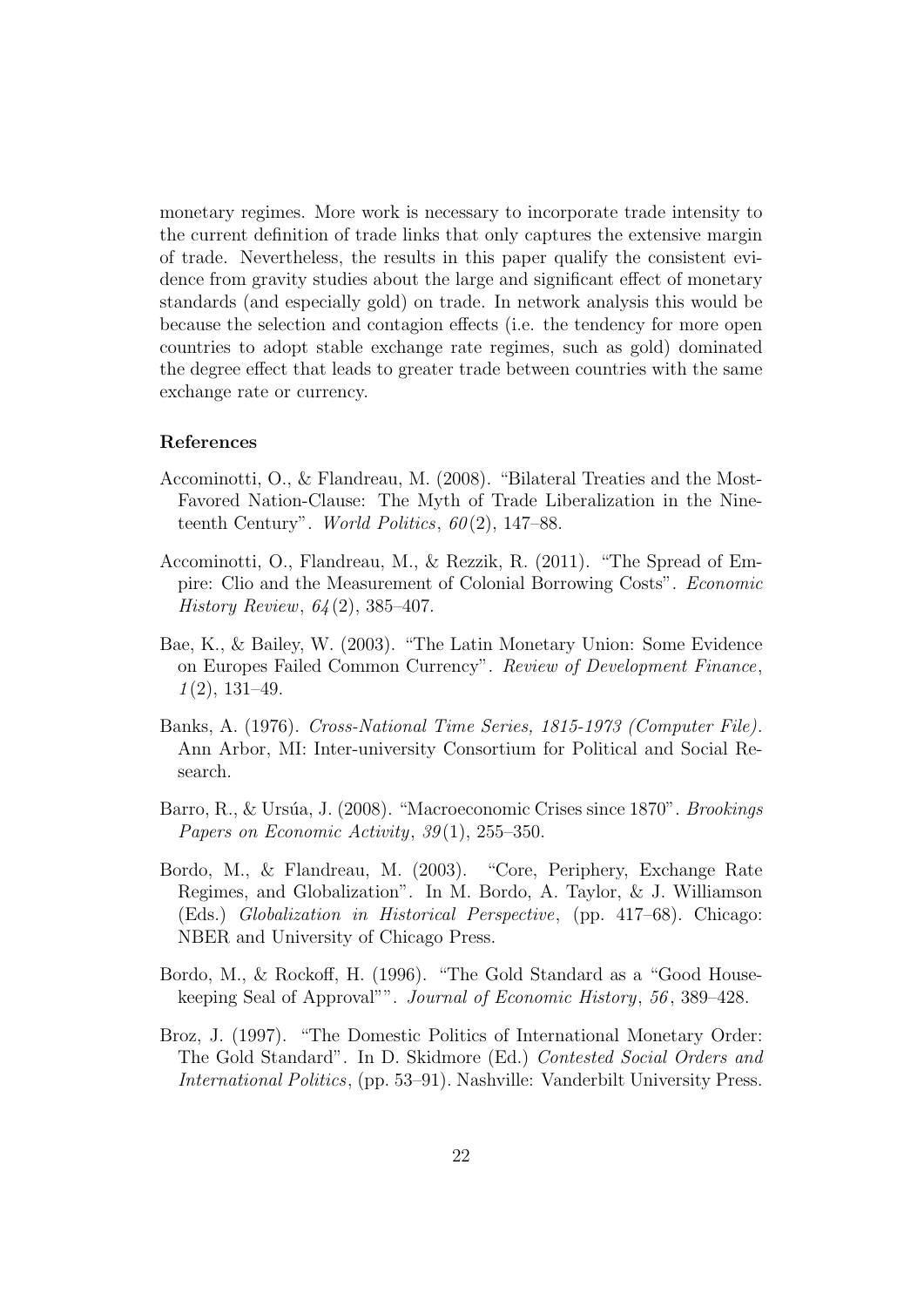- <span id="page-22-5"></span>Calvo, G., & Reinhart, C. (2002). "Fear of Floating". Quarterly Journal of Economics,  $117(2)$ , 379-408.
- <span id="page-22-10"></span>Dedinger, B., & Girard, P. (2016). "Exploring Trade Globalization in the Long Run: The RICardo Project". Mimeo.
- <span id="page-22-4"></span>Dimitrova, K., & Ivanov, M. (2014). "Bulgaria. From 1879 to 1947". In Vv.Aa. (Ed.) South-Eastern European Monetary and Economic Statistics from the Nineteenth Century to World War II, (pp. 199–242). Athens, Sofia, Bucharest, Vienna: Bank of Greece, Bulgarian National Bank, National Bank of Romania, Oesterreichische Nationalbank.
- <span id="page-22-11"></span>Eichengreen, B. (1992). Golden Fetters. The Gold Standard and the Great Depression, 1919-1939. Oxford: Oxford University Press.
- <span id="page-22-1"></span>Eichengreen, B., & Temin, P. (2010). "Fetters of Gold and Paper". Oxford Review of Economic Policy, 26 (3), 370–84.
- <span id="page-22-0"></span>Estevadeordal, A., Frantz, B., & Taylor, A. (2003). "The Rise and Fall of World Trade, 1870-1939". Quarterly Journal of Economics, 118(2), 359– 407.
- <span id="page-22-7"></span>Esteves, R. (2007). "Between Imperialism and Capitalism. European Capital Exports Before 1914". Mimeo.
- <span id="page-22-8"></span>Ferguson, N., & Schularick, M. (2006). "The Empire Effect: The Determinants of Country Risk in the First Age of Globalization, 1880-1913". Journal of Economic History, 66 (2), 283–312.
- <span id="page-22-6"></span>Fernholz, R., Mitchener, K., & Weidenmier, M. (2014). "Pulling up the Tarnished Anchor: The End of Silver as a Global Unit of Account". Mimeo.
- <span id="page-22-9"></span>Findlay, R., & O'Rourke, K. (2007). Power and Plenty. Trade, War, and the World Economy in the Second Millenium. Princeton: Princeton University Press.
- <span id="page-22-2"></span>Flandreau, M. (1996). "The French Crime of 1873: An Essay on the Emergence of the International Gold Standard, 1870-1880". Journal of Economic History, 56, 862–97.
- <span id="page-22-3"></span>Flandreau, M. (2004). The Glitter of Gold. France, Bimetallism, and the Emergence of the International Gold Standard, 1848-73 . Oxford: Oxford University Press.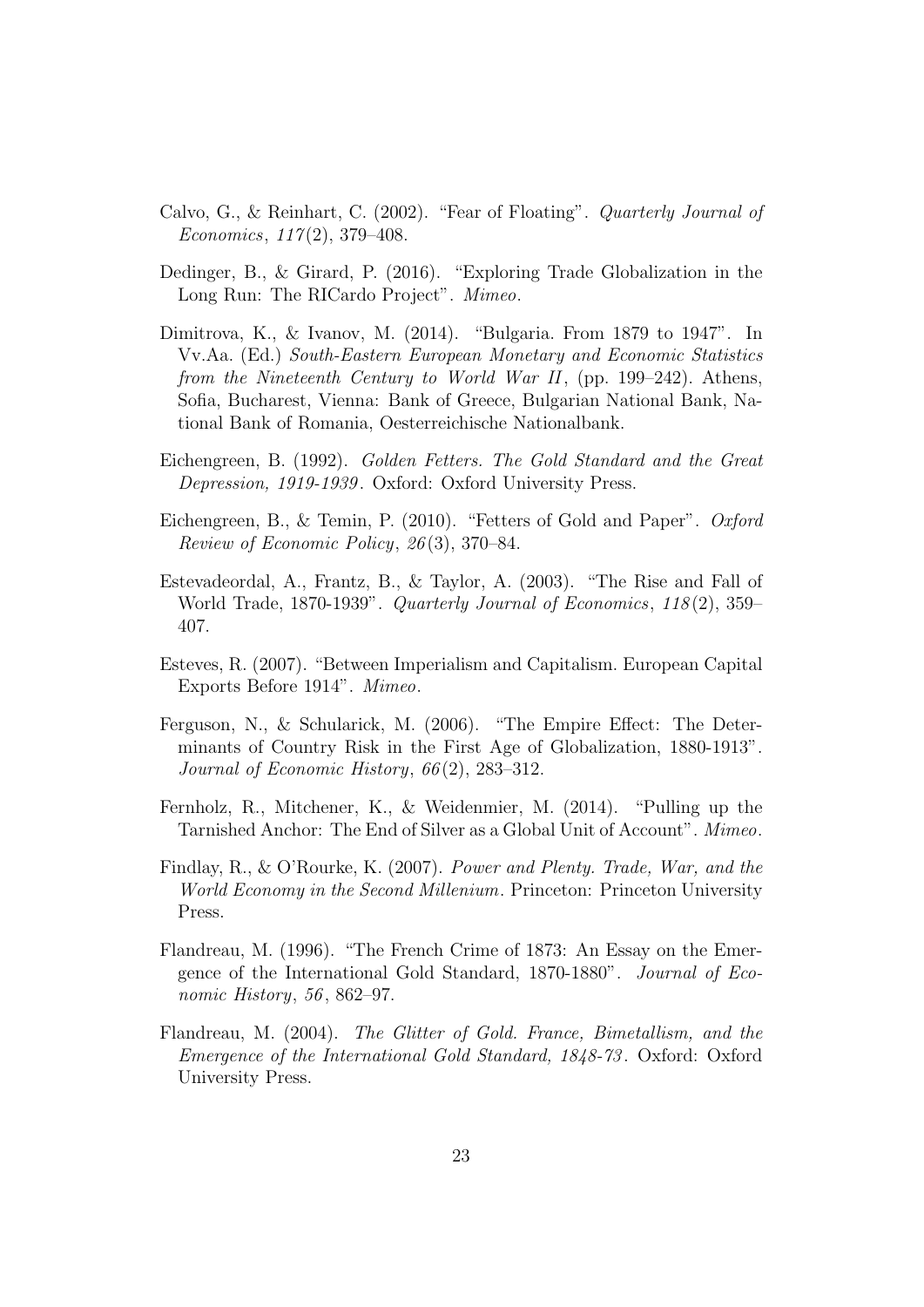- <span id="page-23-12"></span>Flandreau, M., & Jost, C. (2009). "The Empirics of International Currencies: Network Externalities, History and Persistence". Economic Journal,  $119(537), 643-64.$
- <span id="page-23-5"></span>Flandreau, M., & Maurel, M. (2005). "Monetary Union, Trade Integration, and Business Cycles in 19th Century Europe: Just Do It". Open Economies Review, 16 , 135–52.
- <span id="page-23-9"></span>Fouquin, M., & Hugot, J. (2016). "Two Centuries of Bilateral Trade and Gravity Data: 1827-2014. CEPII Working Paper, 2016(14).
- <span id="page-23-1"></span>Friedman, M. (1990). "The Crime of 1873". Journal of Political Economy,  $98(6)$ , 1154–94.
- <span id="page-23-0"></span>Gallarotti, G. (1995). The Anatomy of an International Monetary Regime. The Classical Gold Standard 1880-1914 . Oxford: Oxford University Press.
- <span id="page-23-10"></span>Gibler, D. M. (2009). *International Military Alliances, 1648-2008*. Washington, DC: CQ Press.
- <span id="page-23-6"></span>Hausman, R., Panizza, U., & Stein, E. (2001). "Why Do Countries Float the Way They Float?". Journal of Development Economics, 66(2), 387-414.
- <span id="page-23-2"></span>International Monetary Conference (Ed.) (1867). Conference Monetaire Internationale. Procès-verbaux. Paris: Imprimerie Impériale.
- <span id="page-23-3"></span>Jobst, C. (2009). "Market Leader: the Austro-Hungarian Bank and the Making of Foreign Exchange Intervention, 1896-1913". European Review of Economic History, 13 (3), 287–318.
- <span id="page-23-8"></span>Leavens, D. (1939). Silver Money. Blommington, IN: Principia.
- <span id="page-23-4"></span>López-Córdova, J., & Meissner, C. (2003). "Exchange-Rate Regimes and International Trade: Evidence from the Classical Gold Standard Era". American Economic Review, 93(1), 344–53.
- <span id="page-23-7"></span>Manger, M., & Pickup, M. (2016). "The Coevolution of Trade Agreement Networks and Democracy". Journal of Conflict Resolution, 60(1), 164– 191.
- <span id="page-23-11"></span>Marshall, M., Gurr, T., & Jaggers, K. (2014). Polity IV Project. Political Regime Characteristics and Transitions, 1800-2013 . Vienna, VA: Center for Systemic Peace, 2013 version p4v2013 and p4v2013d ed.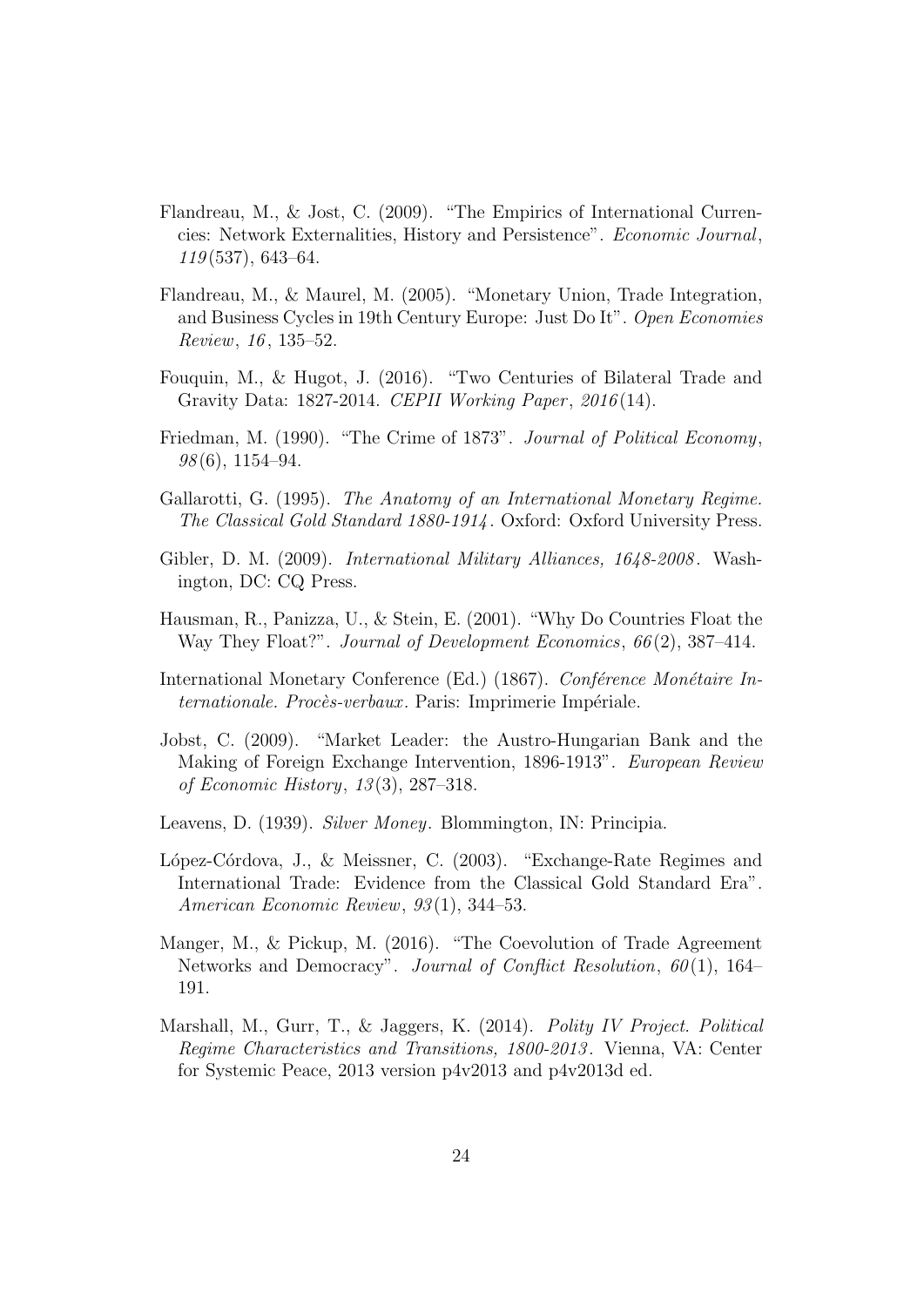- <span id="page-24-9"></span>Mayer, T., & Zignano, S. (2011). "Notes on CEPIIs Distances Measures : The GeoDist Database". CEPII Working Paper 2011-25 .
- <span id="page-24-0"></span>Meissner, C. (2005). "A New World Order: Explaining the International Diffusion of the Gold Standard, 1870-1913". Journal of International Economics,  $66(2)$ , 385–406.
- <span id="page-24-3"></span>Meissner, C. (2015). "The Limits of Bimetallism". NBER Working Paper, #20852 .
- <span id="page-24-10"></span>Melitz, J., & Toubal, F. (2012). "Native Language, Spoken Language, Translation and Trade". CEPII Working Papers, 2012 (17).
- <span id="page-24-1"></span>Mitchener, K., & Voth, H.-J. (2011). "Trading Silver for Gold: Ninetheenthcentury Asian Exports and the Political Economy of Currency Unions". In R. Barro, & J.-W. Lee (Eds.) Costs and Benefits of Economic Integration in Asia, (pp. 126–56). Oxford: Oxford University Press.
- <span id="page-24-5"></span>Mitchener, K., & Weidenmier, M. (2015). "Was the Classical Gold Standard Credible on the Periphery? Evidence from Currency Risk". Journal of Economic History, 75 (2), 479–511.
- <span id="page-24-6"></span>Moran, P. (1948). "The Interpretation of Statistical Maps". Journal of the Royal Statistical Society. Series B (Methodological), 10 (2), 243–51.
- <span id="page-24-4"></span>Morys, M. (2015). "Politics or Precious Metal Production? The Emergence of the Classical Gold Standard, 1867-1896". Mimeo.
- <span id="page-24-12"></span>NBER (n.d.). NBER Macrohistory Database. URL <http://www.nber.org/databases/macrohistory/contents/>
- <span id="page-24-11"></span>Officer, L., & Williamson, S. (2016). "The Price of Gold, 1257 - Present". MeasuringWorth. URL <http://www.measuringworth.com/gold/>
- <span id="page-24-8"></span>Pahre, R. (2007). Politics and Trade Cooperation in the Nineteenth Century. The 'Agreeable Customs' of 1815-1914 . Cambridge: Cambridge University Press.
- <span id="page-24-7"></span>Pick, F., & Sédillot, F. (1971). All Moneys of the World. A Chronicle of Currency Values. New York: Pick Publishing Co.
- <span id="page-24-2"></span>Reti, S. (1998). Silver and Gold: The Political Economy of International Monetary Conferences, 1867-1892 . Westport, Connecticut: Greenwood Press.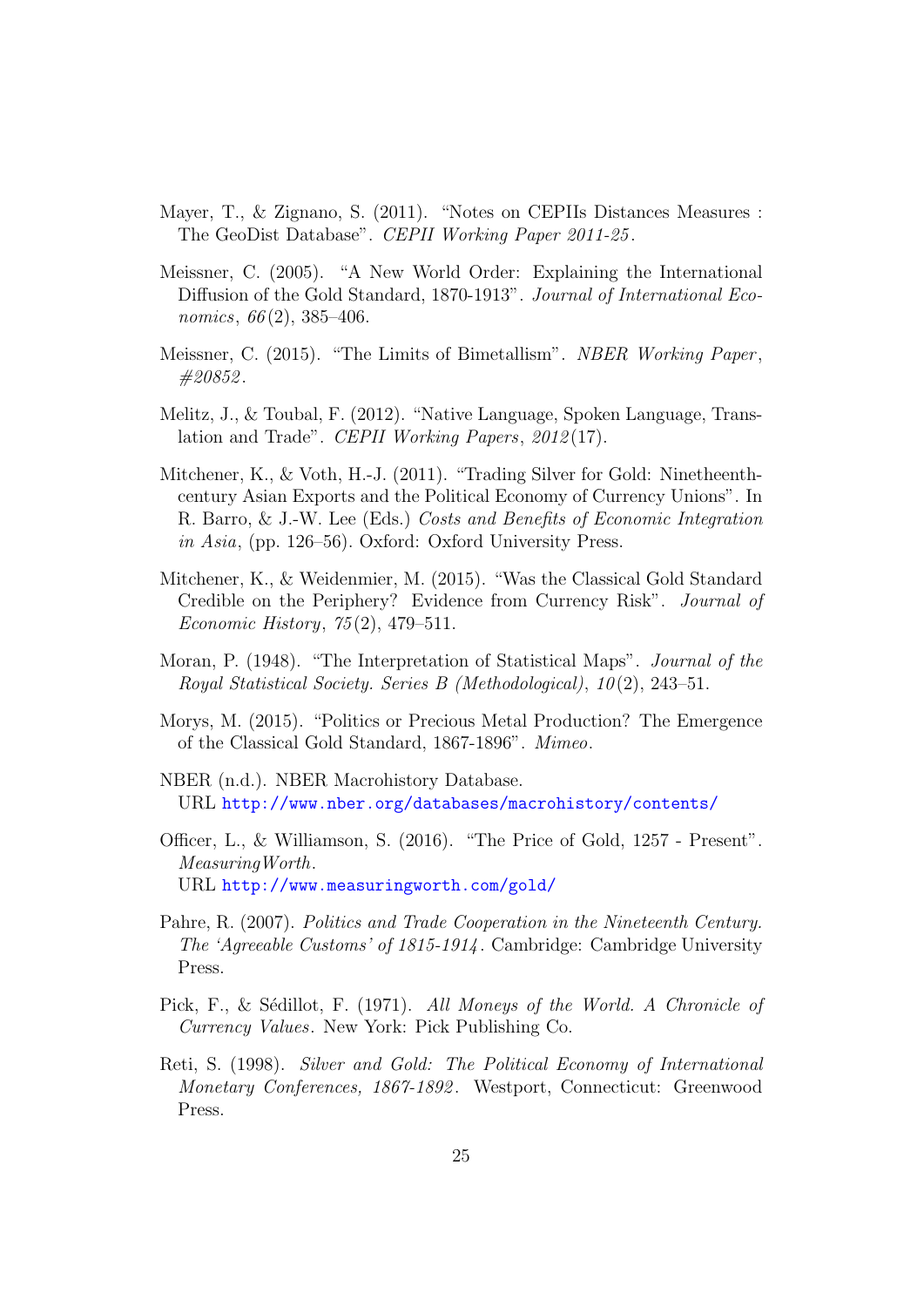- <span id="page-25-0"></span>Rose, A. (2000). "One Money, One Market: Estimating the Effect of Common Currencies on Trade". Economic Policy, 15 (30), 7–45.
- <span id="page-25-1"></span>Rose, A., & Glick, R. (2016). "Currency Unions and Trade: A Reassessment". Mimeo.
- <span id="page-25-11"></span>Sarkees, M., & Wayman, F. (2010). Resort to War: 1816 - 2007 . Washington, DC: CQ Press.
- <span id="page-25-3"></span>Snijders, T., van de Bunt, G., & Steglich, C. (2010). "Introduction to Stochastic Actor-based Models for Network Dynamics". Social Networks,  $32(1)$ , 44–60.
- <span id="page-25-2"></span>Steglich, C., Snijders, T., & Pearson, M. (2010). "Dynamic Networks and Behavior: Separating Selection from Influence". Sociological Methodology,  $40(1)$ , 329-393.
- <span id="page-25-10"></span>Stinnet, D., Tir, J., Schafer, P., Diehl, P., & Gochman, C. (2002). "The Correlates of War Project Direct Contiguity Data, Version 3". Conflict Management and Peace Science, 19(2), 58–66.
- <span id="page-25-5"></span>Tattara, G. (1999). "Was Italy Ever on Gold?". In J. Reis, & P. M. Aceña (Eds.) Monetary Standards in the Periphery: Paper, Silver and Gold, 1854-1933 , (pp. 18–68). London: Palgrave MacMillan.
- <span id="page-25-7"></span>Tena, A., Lampe, M., & Tâmega, F. (2012). "How Much Trade Liberalization" Was There in the World Before and After Cobden-Chevalier?". Journal of Economic History, 72 (3), 708–40.
- <span id="page-25-6"></span>Velde, F., & Weber, W. (2000). "A Model of Bimetallism". Journal of Political Economy, 108 (6), 1210–34.
- <span id="page-25-8"></span>Vv.Aa. (2014). South-Eastern European Monetary and Economic Statistics from the Nineteenth Century to World War II. Athens, Sofia, Bucharest, Vienna: Bank of Greece, Bulgarian National Bank, National Bank of Romania, Oesterreichische Nationalbank.
- <span id="page-25-4"></span>Yeager, L. (1984). "The Image of the Gold Standard". In M. Bordo, & A. Schwartz (Eds.) A Retrospective on the Classical Gold Standard, 1821- 1931 , (pp. 651–69). Chicago: NBER and University of Chicago Press.
- <span id="page-25-9"></span>Young, J. (1925). Central American Currency and Finance. Princeton: Princeton University Press.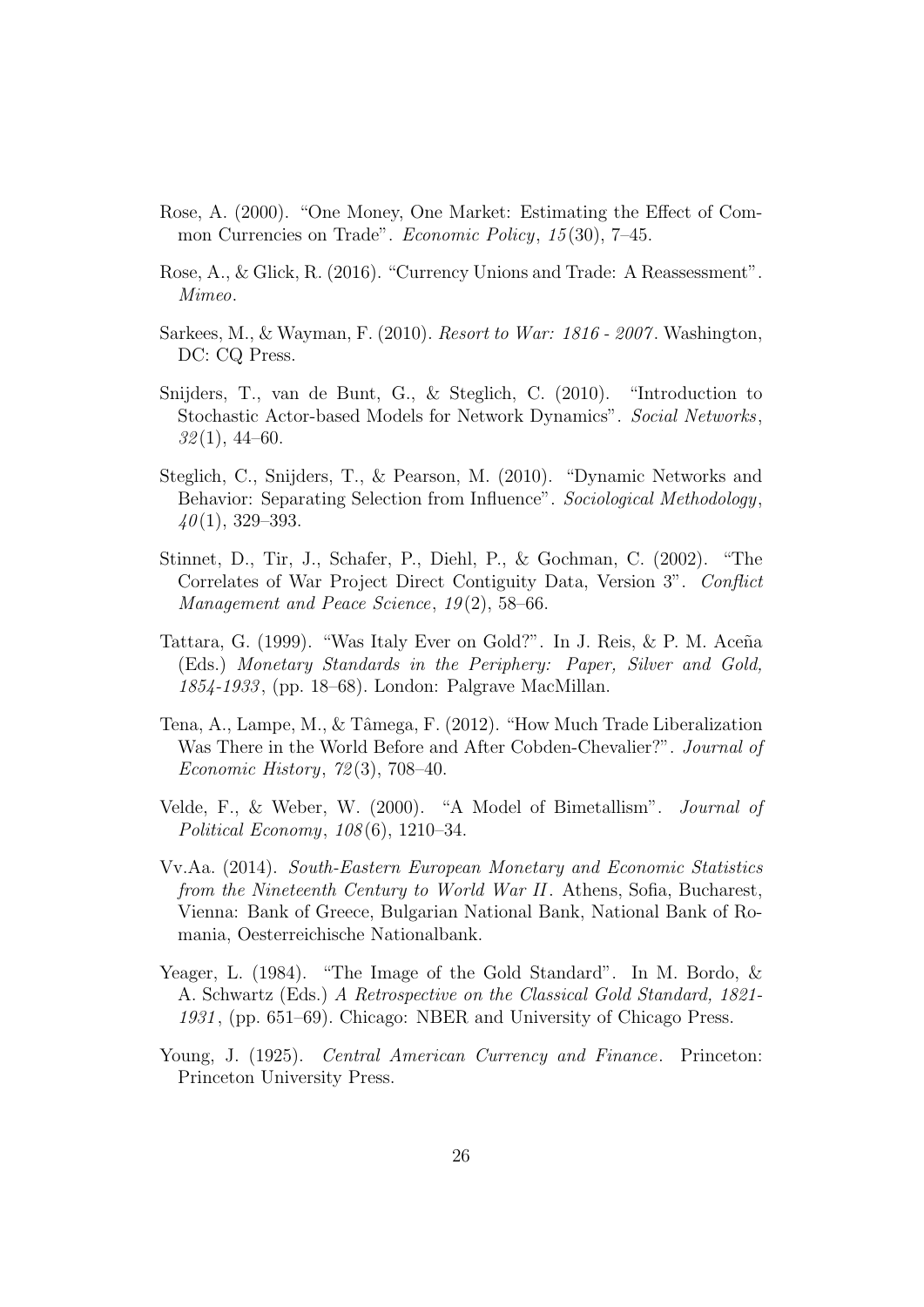| Argentina       | Cuba (1898)   | Italy $(1862)$ | Russia        |
|-----------------|---------------|----------------|---------------|
| Austria-Hungary | Denmark       | Japan          | Serbia (1879) |
| Belgium         | Dominican Rep | Mexico         | Spain         |
| <b>Bolivia</b>  | Ecuador       | Netherlands    | Sweeden       |
| Brazil          | El Salvador   | Nicaragua      | Switzerland   |
| Bulgaria (1879) | France        | Norway         | Turkey        |
| Canada          | Germany       | Paraguay       | United States |
| Chile           | Great Britain | Persia         | Uruguay       |
| China           | Greece        | Peru           | Venezuela     |
| Colombia        | Guatemala     | Portugal       |               |
| Costa Rica      | Honduras      | Romania (1879) |               |

<span id="page-26-0"></span>Table 1: Countries Included in Analysis

<span id="page-26-1"></span>

|  | Table 2: Summary Statistics |  |
|--|-----------------------------|--|
|--|-----------------------------|--|

| Variable              | Mean  | St.Dev | Median         | Min   | Max   |
|-----------------------|-------|--------|----------------|-------|-------|
| Monetary Standard     | 2.54  | 1.12   | $\overline{2}$ | 1     | 4     |
| Treaties <sup>†</sup> | 2.15  | 1.7    | 1.75           | 0.14  | 7.78  |
| Trade links†          | 16.03 | 6.30   | 14.59          | 0.73  | 28.12 |
| Contiguity            | 0.07  | 0.25   | 0              | 0     | 1     |
| Distance              | 6.67  | 4.37   | 7.5            | 0.17  | 19.3  |
| Language              | 0.19  | 0.39   | 0              | 0     | 1     |
| War                   | 0.00  | 0.05   | 0              | 0     |       |
| GDP <sub>pc</sub>     | 1.97  | 1.08   | 1.78           | 0.41  | 6.89  |
| PolityIV              | 8.73  | 5.78   |                | 0     | 20    |
| Urbanization          | 32    | 106    |                | 1     | 687   |
| Industry              | 8     | 41     | 1              | 1     | 339   |
| Foreign Debt Share    | 0.31  | 0.32   | 0.23           | 0     | 1.05  |
| Debt Service          | 0.22  | 0.12   | 0.21           | 0.001 | 0.68  |
| Metal Ratio           | 22.54 | 8.68   | 18.63          | 15.14 | 42.63 |

†Average over time by country. Note: PolityIV has been shifted by 10 to a range of 0 to 20. Urbanization and Industry are defined in 1/1000s so 100 equals 10%.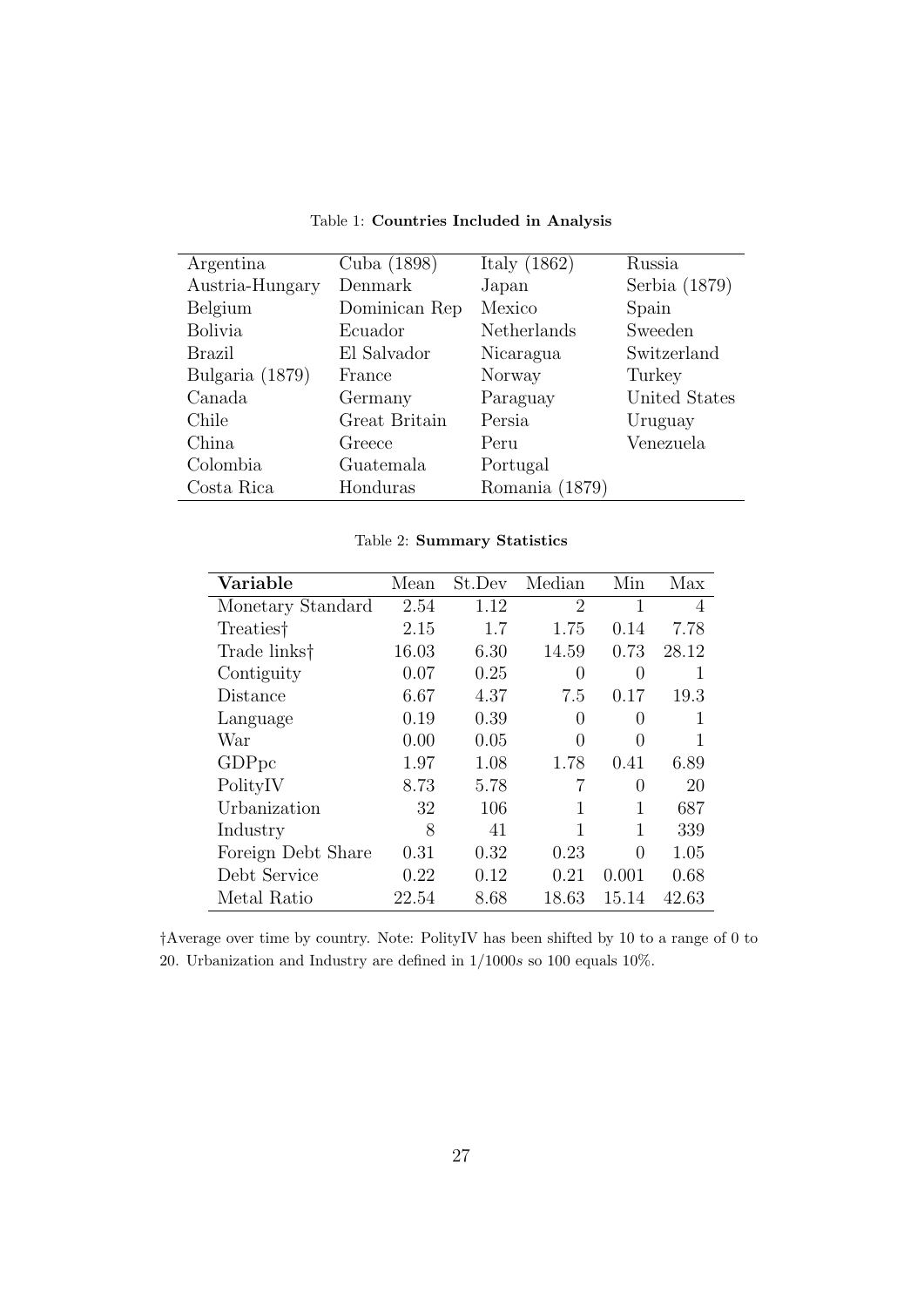<span id="page-27-0"></span>Table 3: Estimation Results

| <b>Network - Treaties</b>           | Log odds  | S.E.            |
|-------------------------------------|-----------|-----------------|
| Network degree                      | $-0.852$  | $***$<br>0.0734 |
| Transitive triads                   | 0.243     | ***<br>0.0328   |
| Nr indirect partners                | 0.116     | ***<br>0.0286   |
| Contiguity                          | 0.228     | **<br>0.1304    |
| Distance                            | $-0.027$  | ***<br>0.0104   |
| Language                            | $-0.243$  | $0.1085$ **     |
| Alliance                            | 0.243     | 0.2387          |
| War                                 | 0.447     | 0.4598          |
| Money (domestic)                    | 0.080     | $0.0483$ **     |
| Same money                          | $-0.028$  | 0.087           |
| Trade partner                       | 0.135     | 0.1122          |
| Network - Trade                     | Log odds  | S.E.            |
| Network degree                      | $-1.9474$ | ***<br>0.0756   |
| Reciprocity                         | 1.5725    | ***<br>0.0673   |
| Transitive triads                   | 0.108     | ***<br>0.0085   |
| Nr indirect partners                | $-0.0846$ | ***<br>0.0278   |
| Contiguity                          | 0.5691    | ***<br>0.1022   |
| Distance                            | $-0.0498$ | $0.0075$ ***    |
| Language                            | 0.12      | **<br>0.0751    |
| Alliance                            | 0.4228    | $0.2122 *$      |
| GDPpc                               | 0.0093    | ***<br>0.0007   |
| Money (domestic)                    | $-0.0773$ | ***<br>0.0262   |
| Money (partner)                     | 0.1452    | ***<br>0.0251   |
| Same money                          | $-0.5753$ | ***<br>0.1018   |
| Treaty partner                      | 0.2925    | $0.0784$ ***    |
| <b>Behaviour - Exchange Regimes</b> | Log odds  | S.E.            |
| Linear shape                        | 0.868     | $***$<br>0.2460 |
| Quadratic shape                     | 0.670     | $0.1525$ ***    |
| Standard of treaty partners         | 0.146     | 0.2446          |
| Nr indirect treaty partners         | 0.039     | $0.0204$ **     |
| Standard of trade partners          | 0.222     | **<br>0.1170    |
| Nr indirect trade partners          | $-0.013$  | 0.0092          |
| GDPpc                               | 0.654     | **<br>0.3260    |
| Polity IV                           | 0.034     | 0.0293          |
| Industrialisation                   | $-0.001$  | 0.0095          |
| Foreign Debt                        | $-2.704$  | ***<br>1.1404   |
| Debt Service                        | $-0.293$  | $0.1823$ **     |
| Metal Ratio                         | $-0.018$  | 0.0281          |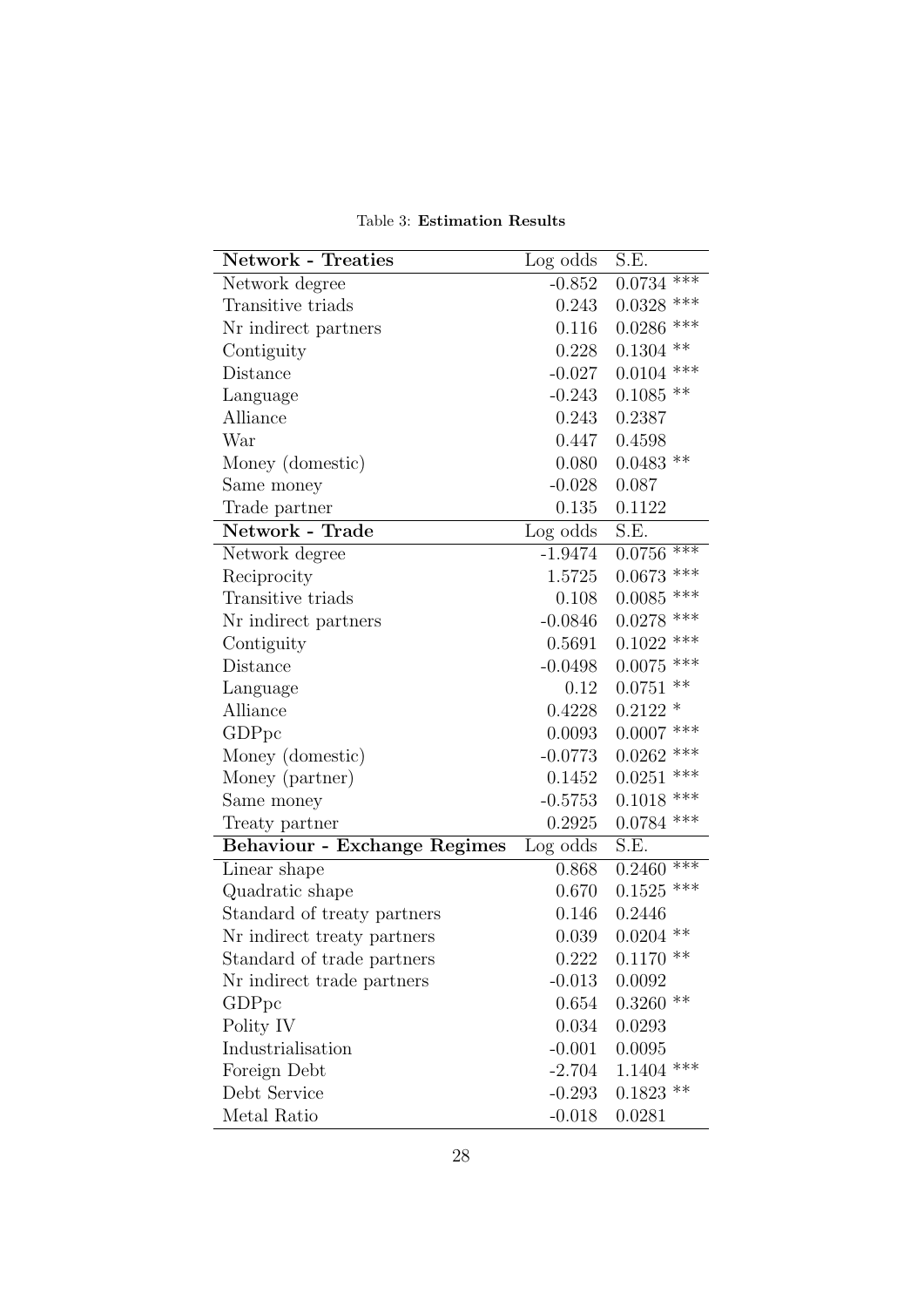<span id="page-28-0"></span>Figure 1: Monetary Regimes, 1850-1913



<span id="page-28-1"></span>Figure 2: Exchange Rate Volatility, 1850-1913